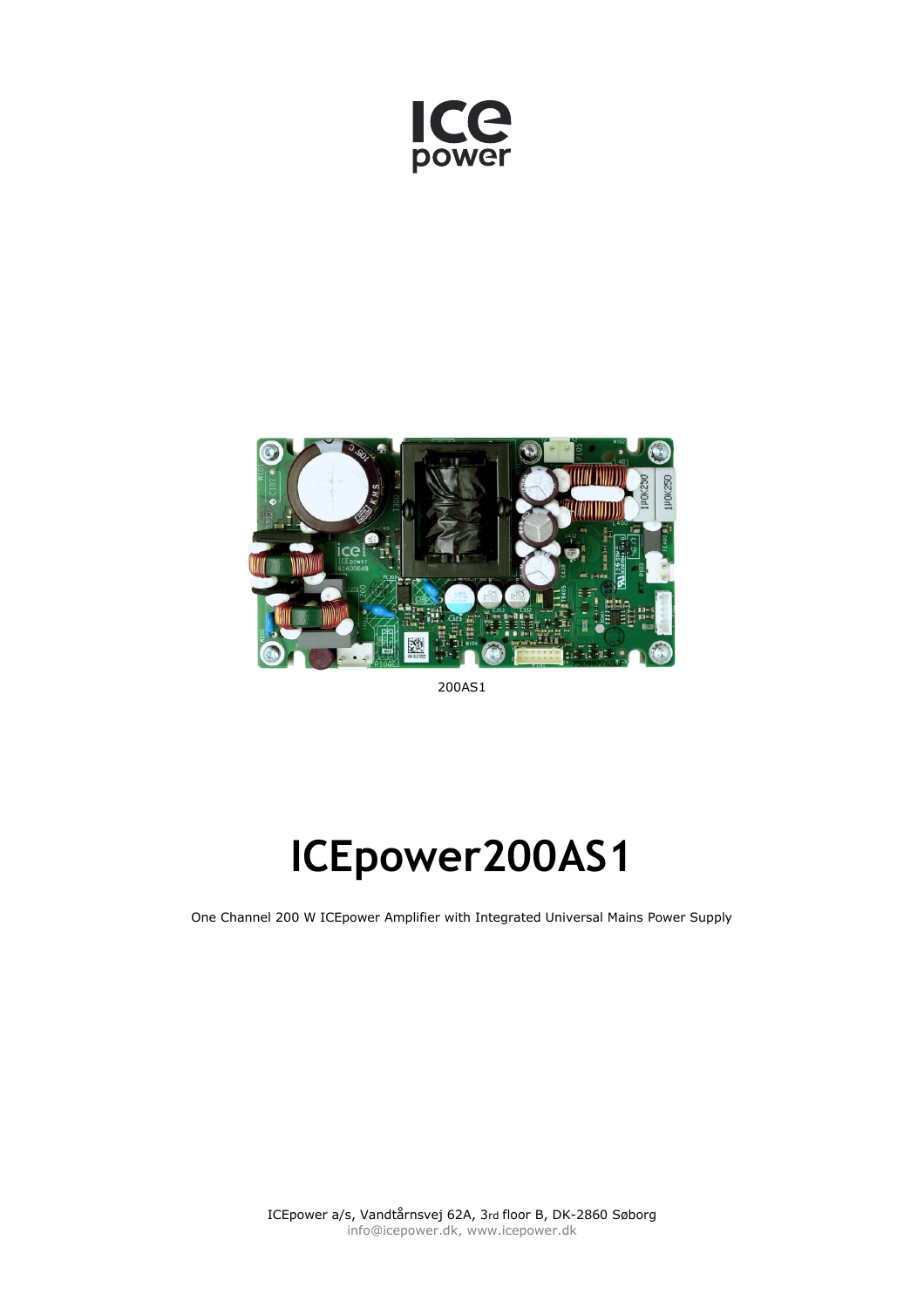### Contents

| 1  |      |      |  |
|----|------|------|--|
|    | 1.1  |      |  |
| 2  |      |      |  |
| 3  |      |      |  |
| 4  |      |      |  |
| 5  |      |      |  |
|    | 5.1  |      |  |
|    | 5.2  |      |  |
|    | 5.3  |      |  |
|    | 5.4  |      |  |
|    | 5.5  |      |  |
| 6  |      |      |  |
| 7  |      |      |  |
|    | 7.1  |      |  |
|    | 7.2  |      |  |
|    | 7.3  |      |  |
|    | 7.4  |      |  |
| 8  |      |      |  |
|    | 8.1  |      |  |
|    | 8.2  |      |  |
|    | 8.3  |      |  |
|    | 8.4  |      |  |
| 9  |      |      |  |
|    | 9.1  |      |  |
|    | 9.2  |      |  |
|    | 9.3  |      |  |
|    | 9.4  | . 16 |  |
|    | 9.5  |      |  |
|    | 9.6  |      |  |
|    | 9.7  |      |  |
|    | 9.8  |      |  |
|    | 9.9  |      |  |
| 10 |      |      |  |
|    | 10.1 |      |  |
|    | 10.2 |      |  |
|    | 10.3 |      |  |
|    | 10.4 |      |  |
|    | 10.5 |      |  |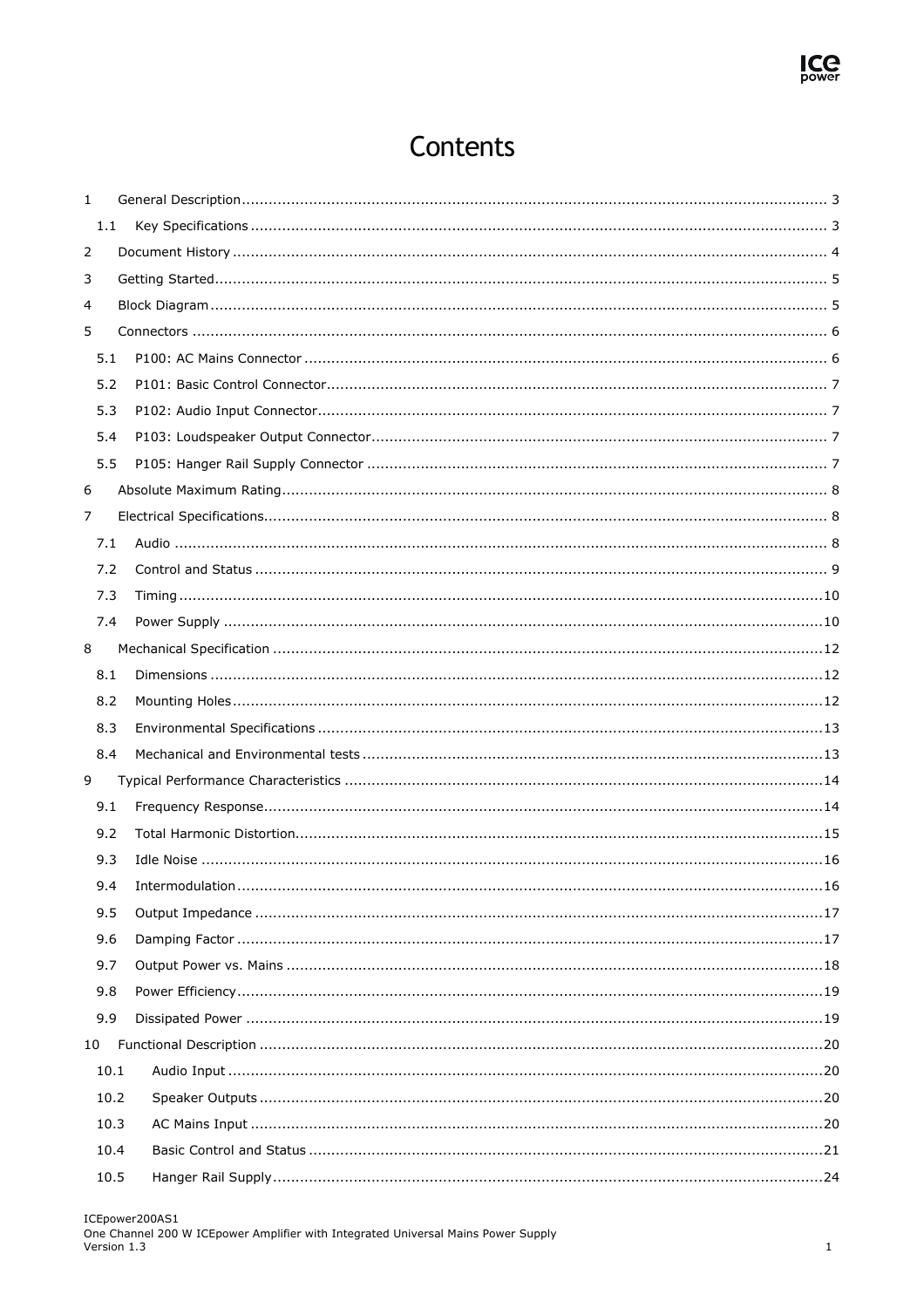

| 11 |      |  |
|----|------|--|
|    | 11.1 |  |
|    | 11.2 |  |
|    | 11.3 |  |
| 12 |      |  |
|    | 12.1 |  |
|    | 12.2 |  |
|    | 12.3 |  |
| 13 |      |  |
| 14 |      |  |
|    | 14.1 |  |
|    | 14.2 |  |
| 15 |      |  |
| 16 |      |  |
|    | 16.1 |  |
|    | 16.2 |  |
|    | 16.3 |  |
| 17 |      |  |
| 18 |      |  |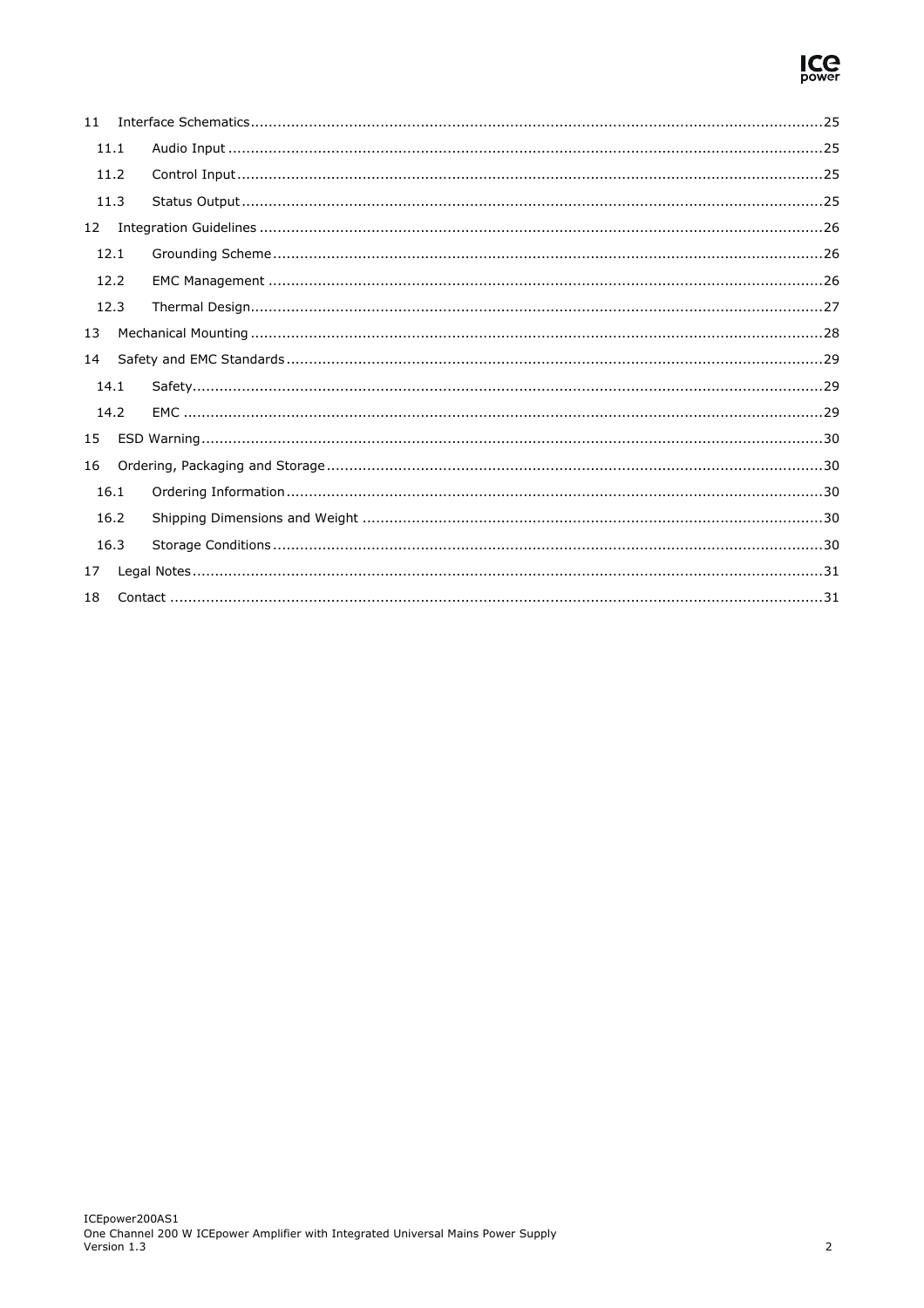## <span id="page-3-0"></span>**General Description**

ICEpower200AS1 is a fully integrated audio power amplifier module including universal mains ErP and Energy Star compliant power supply. ICEpower200AS1 is a one-channel module.

ICEpower200AS1 provides comprehensive protection and monitoring functions with an easy-to-use control interface.

ICEpower200AS1 is designed for very high continuous output power, making it ideal for applications requiring sustaining output power in e.g. bass and guitar amplifier applications.

The integrated aluminum base plate on the 200AS1 acts as both cooling and mechanical interface. This enables easy integration and extra cooling can be added.

ICEpower200AS1 is EMC and safety pre-approved enabling fast design-in and minimum time to market.

| <b>Features</b>                                 | <b>Benefits</b>                                                                                                        |
|-------------------------------------------------|------------------------------------------------------------------------------------------------------------------------|
| Fully integrated amplifier                      | No need for additional circuits for simple applications                                                                |
| Short circuit and over-current protection       | Ensures reliable and robust end-products                                                                               |
| Comprehensive monitoring and protection         | Keeps track of module operation and protects the module<br>from overload                                               |
| Clip monitor and thermal warning outputs        | Allows the end-product system to react proactively,<br>preventing system shutdown and enabling "Music at All<br>Times" |
| Protect status output                           | Indicator for module protection shutdown                                                                               |
| Auxiliary power supply output                   | Supply for analog and control circuits in e.g. a signal<br>front-end and standby supply                                |
| Standby mode                                    | ErP (1275/2008/EC) and Energy Star® v3.0 compliant                                                                     |
| Universal mains                                 | No need for region specific variants                                                                                   |
| EMC and safety pre-approved                     | Suitable for CE and FCC approved designs                                                                               |
| Simple yet flexible mechanical mounting         | Easy mechanical integration and thermal management                                                                     |
| ICE power standard connector and pin definition | Allows reuse of front-end hardware                                                                                     |
| Low build height                                | Usable in 1U rack enclosures                                                                                           |
| Prepared for hanger amplifier modules           | Extra audio channels for e.g. 3-way active speakers                                                                    |

#### <span id="page-3-1"></span>1.1 Key Specifications

- 1 x 200 W / 4 Ω @ 1 % THD+N, 1 kHz
- 0.003 % THD+N @ 1 kHz, 10 W / 4 Ω
- 30 kHz audio bandwidth
- < 92 uV A-weighted output noise
- Minimum load impedance at 2.7 Ω
- Maximum output voltage / current:  $41 V_p$  / 24 A<sub>p</sub>
- +8  $V_{DC}$  and +/-17  $V_{DC}$  auxiliary supply outputs
- Universal mains (100 240 V, 50 60 Hz)
- Size (L x W x H): 140 mm x 77 mm x 36.5 mm (5.51 inch x 3.03 inch x 1.44 inch)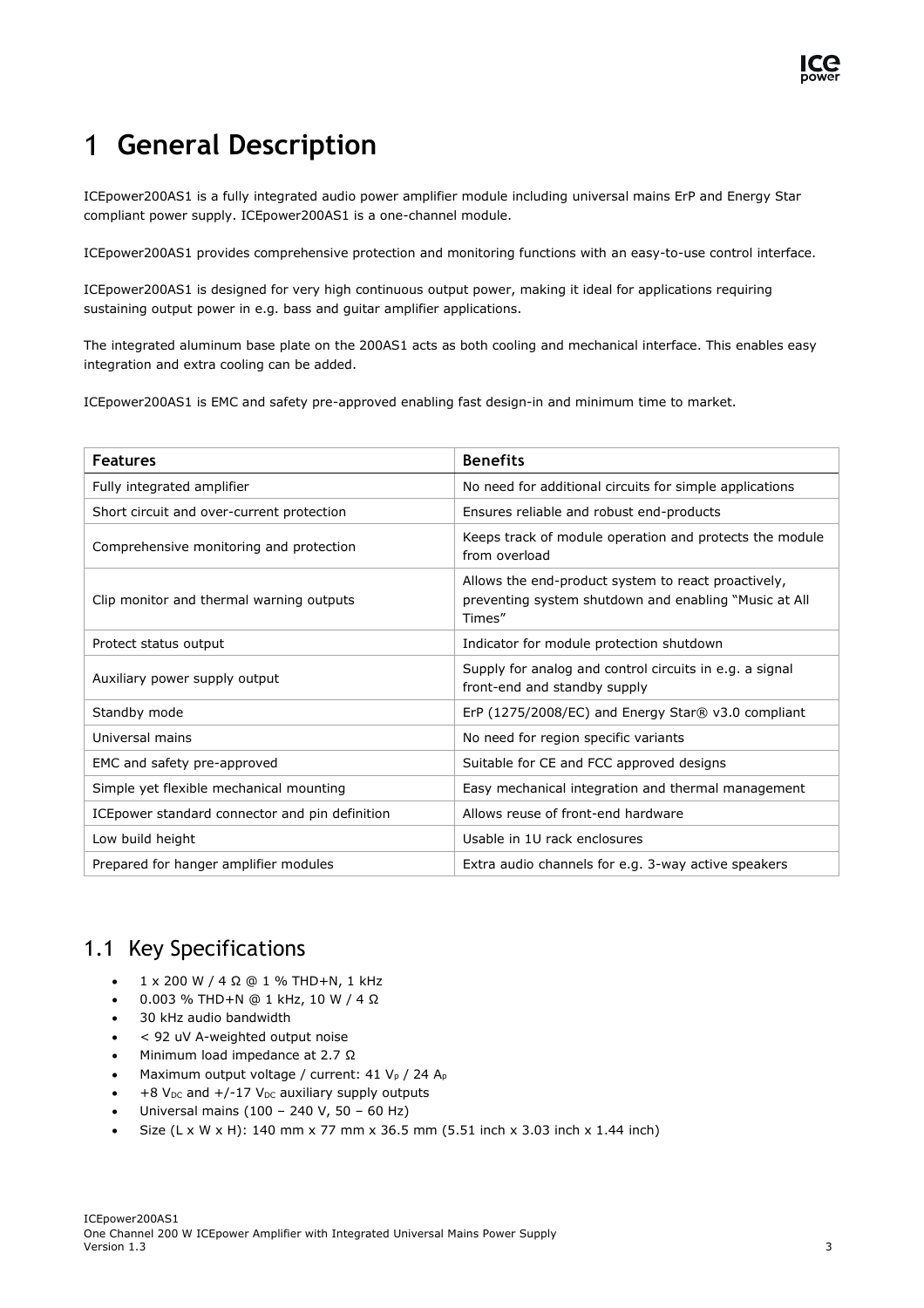

## <span id="page-4-0"></span>**Document History**

| Version | Date       | Revised by | <b>Changes</b>                                                                            |
|---------|------------|------------|-------------------------------------------------------------------------------------------|
| 1.0     | 2018-09-11 | MGA/DIT    | Release version                                                                           |
| 1.1     | 2018-10-12 | LBH/DIT    | Chapter 8 Electrical Specifications and 10 Typical Performance<br>Characteristics updated |
| 1.2     | 2018-11-05 | LBH/DIT    | Absolute Maximum Ratings updated                                                          |
| 1.3     | 2018-12-17 | DIT        | Redesign of datasheet                                                                     |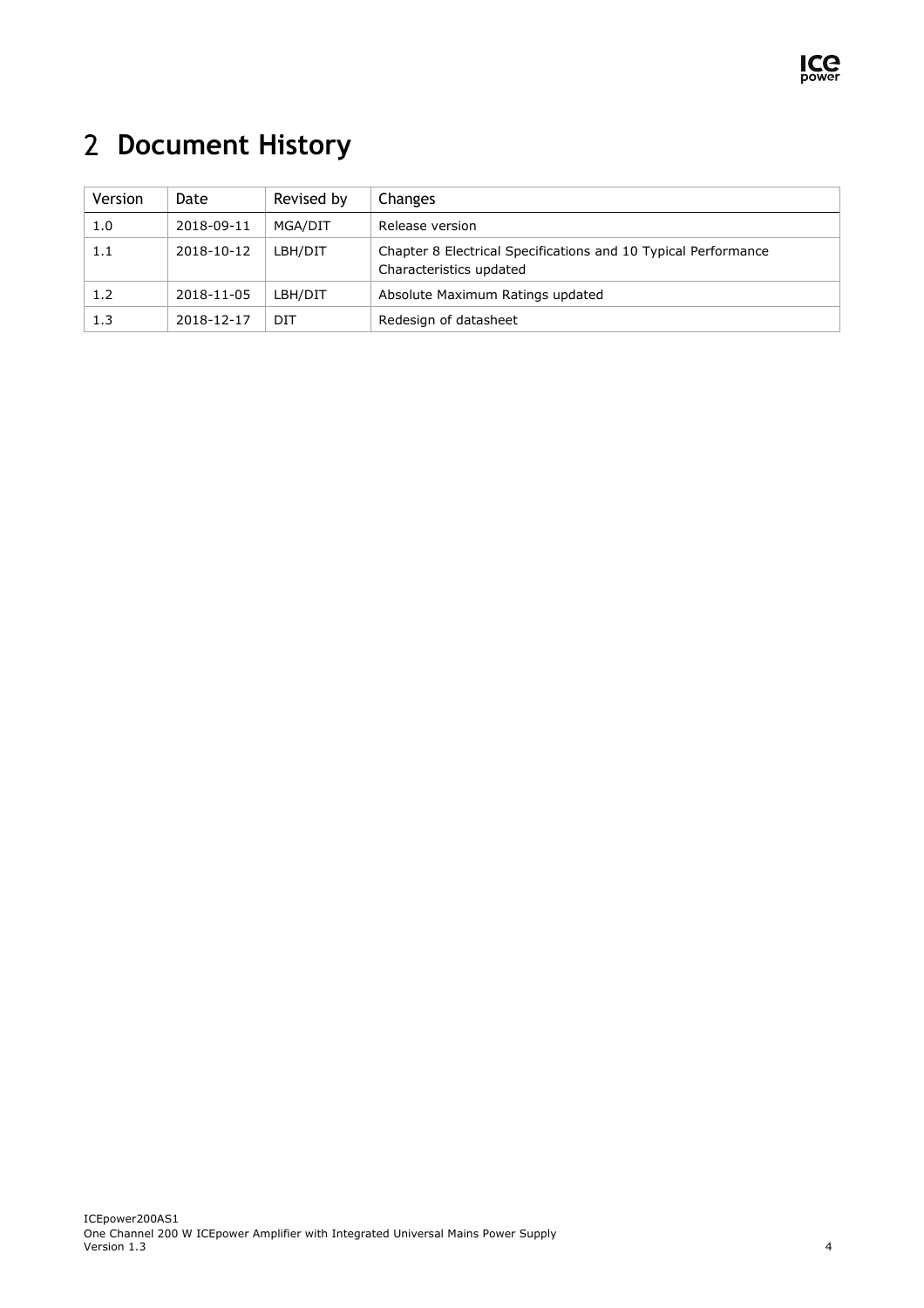

#### <span id="page-5-0"></span> $\overline{3}$ **Getting Started**

ICEpower200AS1 is a fully self-contained amplifier module and requires no interaction nor control to operate.

For first time use, please connect an audio source to the analog input and loudspeakers to the speaker output connector before applying power to the AC mains input. ICEpower200AS1 will start operating right after mains is applied.

## <span id="page-5-1"></span>**Block Diagram**



Figure 1: ICEpower200AS1 block diagram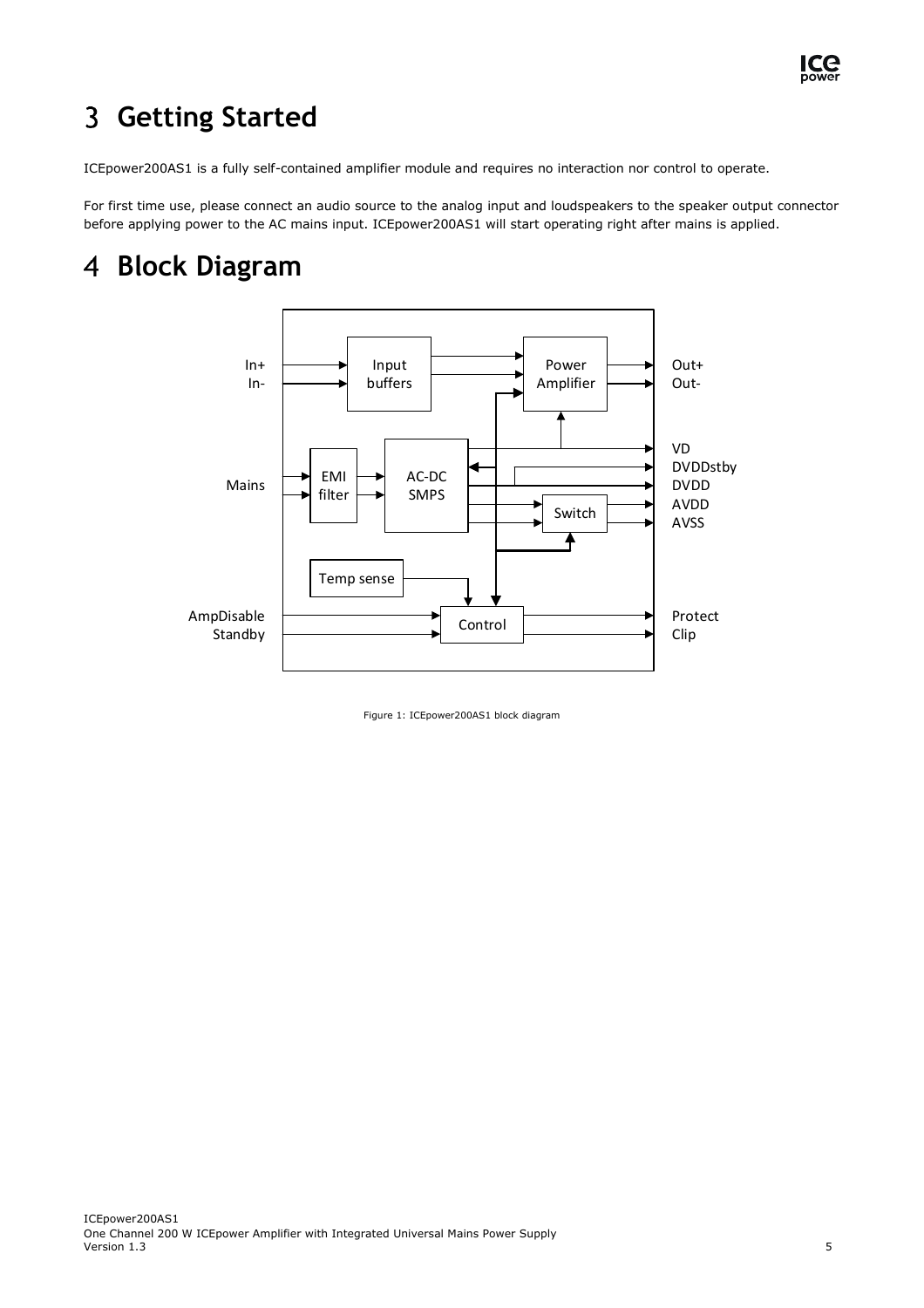#### <span id="page-6-0"></span>5 **Connectors**



ICEpower200AS1 comes with industry standard connectors, selected for long-term reliability.

Figure 2: ICEpower200AS1 connector overview

#### <span id="page-6-1"></span>5.1 P100: AC Mains Connector

|            | Type: JST, B2P3-VH (LF)(SN) |                   |             |  |  |  |
|------------|-----------------------------|-------------------|-------------|--|--|--|
| <b>PIN</b> | <b>Function</b>             | Description       | Type        |  |  |  |
|            | Neutral                     | Neutral AC        | Mains input |  |  |  |
|            | <b>NA</b>                   | Pin Not Available |             |  |  |  |
|            | Live                        | Live AC           | Mains input |  |  |  |

Table 1: Mains Connector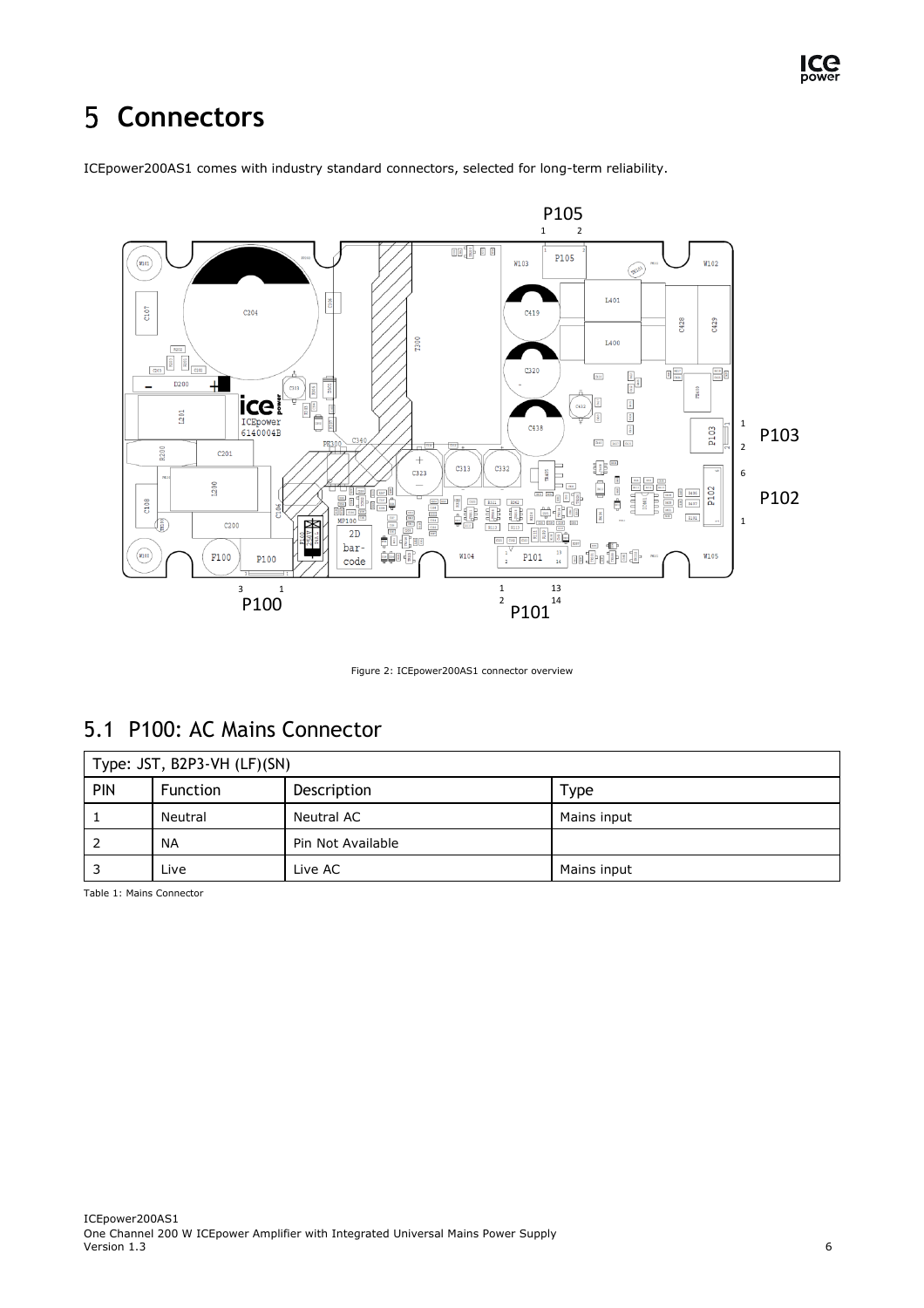

### <span id="page-7-0"></span>5.2 P101: Basic Control Connector

|            | Type: JST, B14B-PHDSS (LF)(SN) |                                   |                                              |            |  |  |
|------------|--------------------------------|-----------------------------------|----------------------------------------------|------------|--|--|
| <b>PIN</b> | Function                       | Description                       | <b>Type</b>                                  | Reference  |  |  |
| 1          | <b>DVDD</b>                    | Control auxiliary voltage         | Power output                                 | <b>GND</b> |  |  |
| 2          | <b>GND</b>                     | Auxiliary ground                  | GND                                          |            |  |  |
| 3          | <b>DVDDstby</b>                | Control auxiliary standby voltage | Power output                                 | <b>GND</b> |  |  |
| 4          | <b>GND</b>                     | Auxiliary ground                  | <b>GND</b>                                   |            |  |  |
| 5          | <b>AVDD</b>                    | Positive analog auxiliary voltage | Power output                                 | <b>GND</b> |  |  |
| 6          | Standby                        | Module standby                    | Control input, active high                   | <b>GND</b> |  |  |
| 7          | <b>AVSS</b>                    | Negative analog auxiliary voltage | Power output                                 | GND        |  |  |
| 8          | Reserved                       | Not connected                     |                                              |            |  |  |
| 9          | Clip                           | Voltage clip indicator            | Status output, open collector,<br>active low | <b>GND</b> |  |  |
| 10         | AmpDisable                     | Disable amplifier (mute)          | Control input, active high                   | <b>GND</b> |  |  |
| 11         | Reserved                       | Not connected                     |                                              |            |  |  |
| 12         | Protect                        | Module protection indicator       | Status output open collector,                | <b>GND</b> |  |  |
|            |                                |                                   | active low                                   |            |  |  |
| 13         | Reserved                       | Not connected                     |                                              |            |  |  |
| 14         | <b>GND</b>                     | Auxiliary ground                  | <b>GND</b>                                   |            |  |  |

Table 2: Basic Features Connector

#### <span id="page-7-1"></span>5.3 P102: Audio Input Connector

|            | Type: JST, B6B-PH-K-S (LF)(SN) |                            |                           |                 |  |  |  |
|------------|--------------------------------|----------------------------|---------------------------|-----------------|--|--|--|
| <b>PIN</b> | Function                       | Description                | Туре                      | Reference       |  |  |  |
|            | InShield                       | Signal shield              | Analog audio input shield | Resistor to GND |  |  |  |
|            | $In+$                          | Non-inverting input signal | Analog audio input        | <b>GND</b>      |  |  |  |
|            | In-                            | Inverting input signal     | Analog audio input        | <b>GND</b>      |  |  |  |
| 4          | Reserved                       | Not connected              |                           |                 |  |  |  |
|            | Reserved                       | Not connected              |                           |                 |  |  |  |
| 6          | Reserved                       | Not connected              |                           |                 |  |  |  |

Table 3: Audio Input Connector

### <span id="page-7-2"></span>5.4 P103: Loudspeaker Output Connector

| Type: JST, B2P-VH (LF)(SN) |                 |                             |                    |  |  |  |
|----------------------------|-----------------|-----------------------------|--------------------|--|--|--|
| <b>PIN</b>                 | <b>Function</b> | Description                 | Tvpe               |  |  |  |
|                            | Out+            | Non-inverting output signal | Audio power output |  |  |  |
|                            | Out-            | Inverting output signal     | Audio power output |  |  |  |

Table 4: Loudspeaker Output Connector

### <span id="page-7-3"></span>5.5 P105: Hanger Rail Supply Connector

|            | Type: JST, B02P-NV (LF)(SN) |                                    |                       |            |  |  |  |
|------------|-----------------------------|------------------------------------|-----------------------|------------|--|--|--|
| <b>PIN</b> | <b>Function</b>             | Description                        | Type                  | Reference  |  |  |  |
|            | VD                          | Positive amplifier DC rail voltage | Power output (Note 1) | <b>GND</b> |  |  |  |
|            | GND                         | Ground                             | <b>GND</b>            |            |  |  |  |

Table 5: Hanger Rail Supply Connector

Note 1: As specified in Sectio[n 10.5,](#page-26-0) a 1.6 A fast acting fuse MUST be included in the supply line on an optional amplifier module connected to the Hanger Rail Supply connector.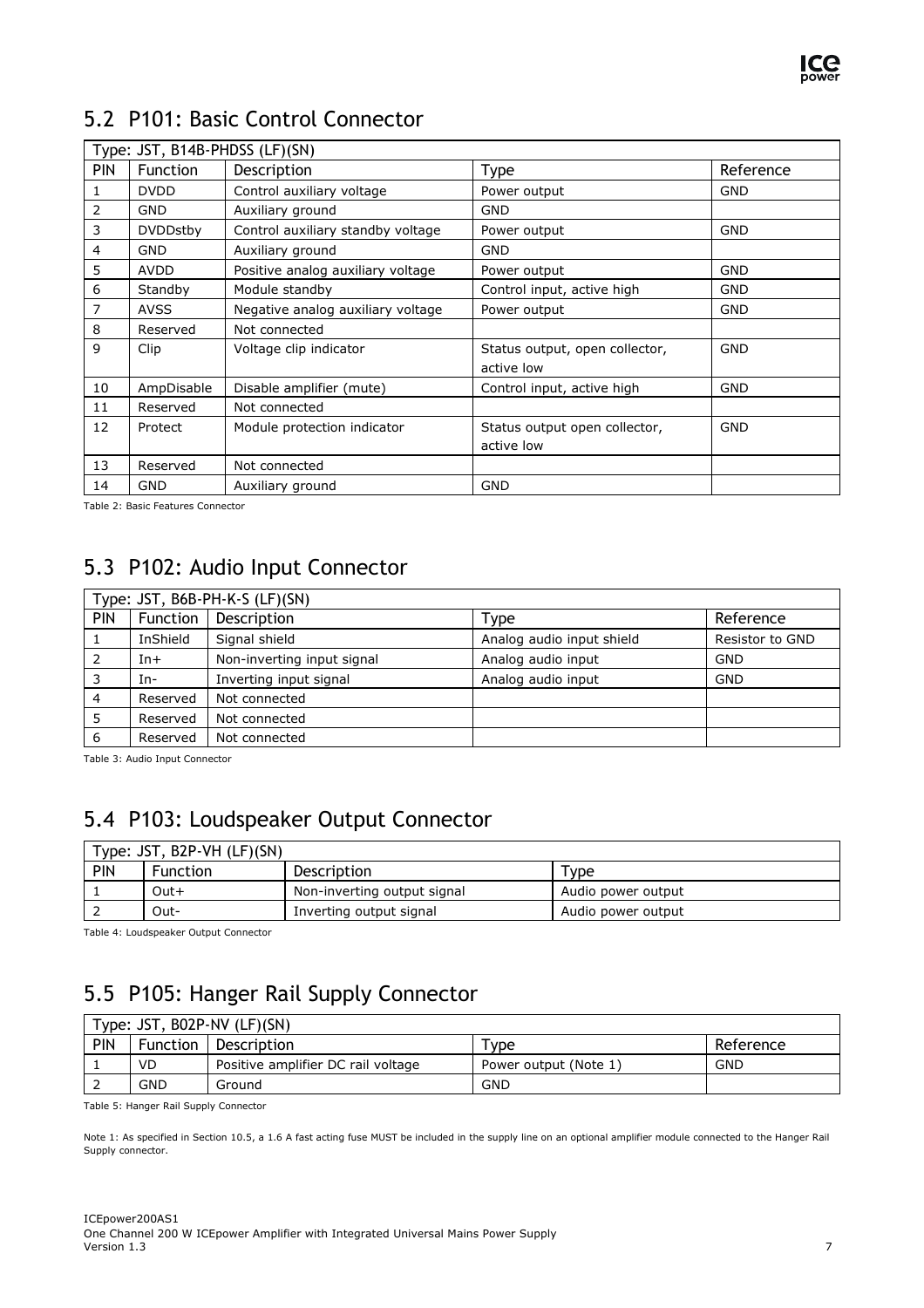

## <span id="page-8-0"></span>**Absolute Maximum Rating**

| Symbol                        | Parameter                                    | Min         | Max          | Units       |
|-------------------------------|----------------------------------------------|-------------|--------------|-------------|
| $V_{\rm ac}$                  | Mains input voltage (safety test)            | 85 (Note 2) | 264 (Note 2) | <b>VRMS</b> |
| $\mathsf{f}_{\mathsf{mains}}$ | Mains frequency                              | 45          | 65           | Hz          |
| Vaudio                        | Audio inputs voltage relative to GND (DC+AC) | -8          | 8            |             |
| Vcontrol                      | Control inputs voltage                       | $GND - 0.7$ | 25           |             |
| <b>V</b> status               | Status output external pull up voltage       | $GND - 0.7$ | $DVDD + 0.7$ |             |
| <b>L</b> status               | Status output sink current                   |             | 20           | mA          |

Table 6: Absolut maximum ratings

Note 2: The maximum operating/usage mains voltage is 240Vac and the minimum operating/usage mains voltage is 100Vac.

## <span id="page-8-1"></span>**Electrical Specifications**

Unless otherwise specified:

- Ta = 25 °C, f = 1 kHz, RL = 4 Ω, 230 Vac / 50 Hz mains, AES17 measurement filter and AP AUX-0025 filter,
- Module mounted centered on a 2 mm x 200 mm x 300 mm aluminum plate.

#### <span id="page-8-2"></span>7.1 Audio

| Symbol         | Parameter             | Condition                                                   | Min | Typ   | Max | Unit          |
|----------------|-----------------------|-------------------------------------------------------------|-----|-------|-----|---------------|
| $P_{o}$        | Output power          | $f_{in} = 1$ kHz, THD+N = 1 %, R <sub>L</sub> = 4 $\Omega$  |     |       |     |               |
|                |                       | 230 V <sub>ac</sub> / 50 Hz                                 |     | 210   |     | W             |
|                |                       | 120 V <sub>ac</sub> / 60 Hz                                 |     | 210   |     |               |
|                |                       | 100 V <sub>ac</sub> / 50 Hz                                 |     | 210   |     |               |
| P <sub>o</sub> | Output power          | $f_{in} = 1$ kHz, THD+N = 10 %, R <sub>L</sub> = 4 $\Omega$ |     |       |     |               |
|                |                       | 230 V <sub>ac</sub> / 50 Hz                                 |     |       |     |               |
|                |                       | 120 V <sub>ac</sub> / 60 Hz                                 |     | 255   |     | W             |
|                |                       |                                                             |     | 255   |     |               |
| $P_0$          | Output power          | $f_{in} = 1$ kHz, THD+N = 1 %, R <sub>L</sub> = 8 $\Omega$  |     |       |     |               |
|                |                       | 230 V <sub>ac</sub> / 50 Hz                                 |     | 117   |     | W             |
|                |                       | 120 V <sub>ac</sub> / 60 Hz                                 |     | 117   |     |               |
| $t_{Pmax}$     | Duration of power     | $f_{in} = 1$ kHz, Po = 200 W / 4 $\Omega$                   |     |       |     |               |
|                | burst at full power   | 230 V <sub>ac</sub> / 50 Hz                                 |     | 300   |     | s             |
|                |                       | 120 Vac / 60 Hz                                             |     | 300   |     |               |
| $P_{o-con}$    | Continuous output     | $f_{in} = 1$ kHz, THD+N = 1 %, R <sub>L</sub> = 4 $\Omega$  |     |       |     |               |
|                | power without thermal | 230 V <sub>ac</sub> / 50 Hz                                 |     | 130   |     | W             |
|                | shutdown              | 120 Vac / 60 Hz                                             |     | 140   |     |               |
| $V_{o-max}$    | Maximum output        |                                                             |     | 41    |     | $V_{p}$       |
|                | voltage               |                                                             |     |       |     |               |
| $I_{o-max}$    | Maximum output        | (Output current limited)                                    |     | 24    |     | $A_{p}$       |
|                | current               |                                                             |     |       |     |               |
| $THD + N$      | Total harmonic        | $f_{in} = 1$ kHz, Po = 10 W / 4 $\Omega$                    |     | 0.003 |     | $\frac{0}{0}$ |
|                | distortion + noise    |                                                             |     |       |     |               |
| N              | Output noise          | 20 Hz - 20 kHz, un-weighted                                 |     | 126   |     | $\mu$ V       |
|                |                       | 20 Hz - 20 kHz, A-weighted                                  |     | 92    |     |               |
| <b>DNR</b>     | Dynamic range         | 20 Hz - 20 kHz, un-weighted                                 |     | 107   |     | dB            |
|                |                       | 20 Hz - 20 kHz, A-weighted                                  |     | 110   |     |               |
|                |                       |                                                             |     |       |     |               |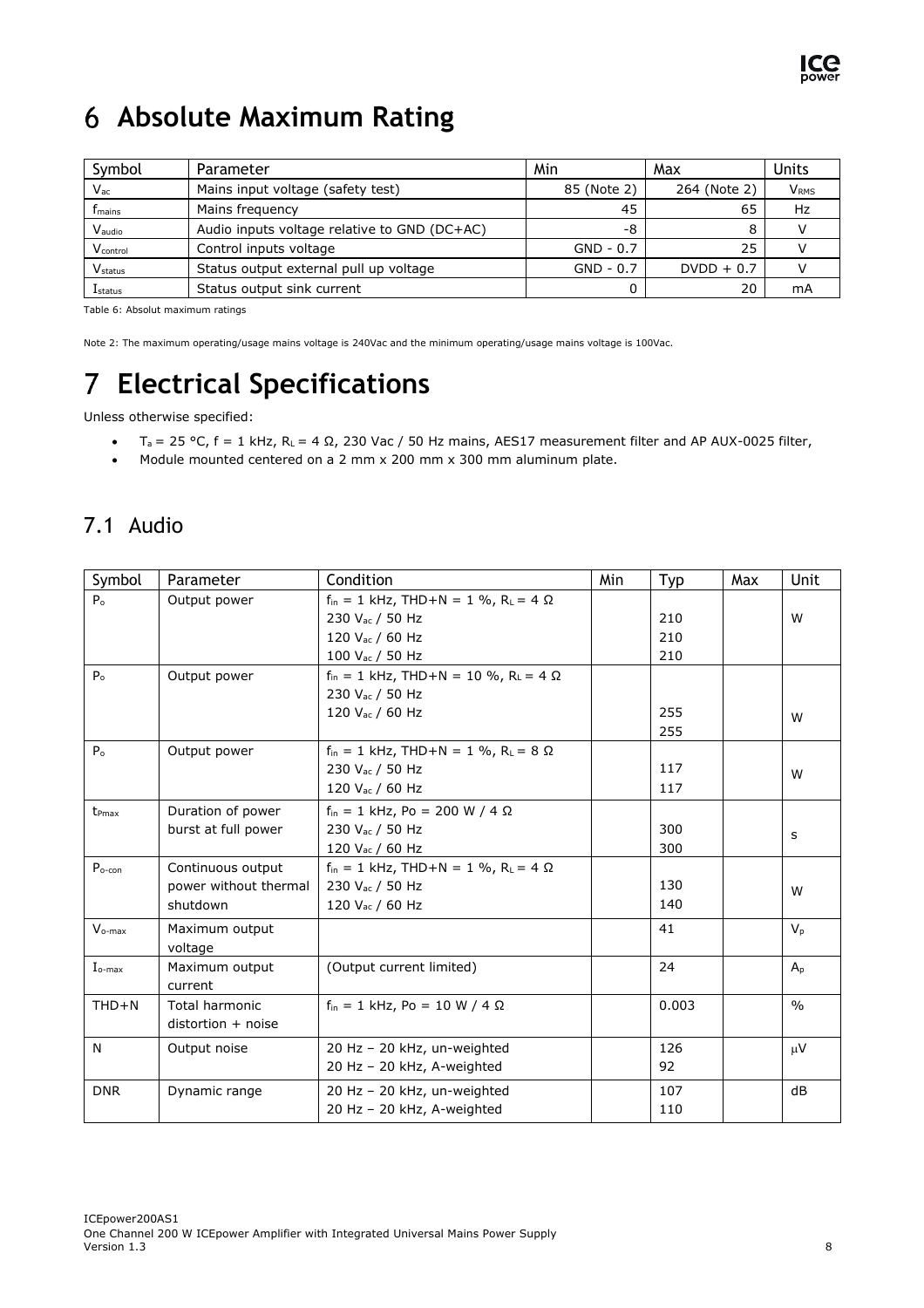| IMD <sub>3</sub>             | 3rd order<br>intermodulation                 | 18 kHz + 19 kHz,<br>each -10dB relative to 200 W / 4 $\Omega$                |      | $-66$      |                | dB        |
|------------------------------|----------------------------------------------|------------------------------------------------------------------------------|------|------------|----------------|-----------|
|                              | Idle tones                                   | Vin = 0 V, 0 dB = 200 W / 4 $\Omega$                                         |      | $-135$     |                | dB        |
| $V_{in}$                     | Input sensitivity                            | $f_{in} = 1$ kHz, Po = 200 W / 4 $\Omega$                                    |      | 2.5        |                | $V_{p}$   |
| $A_{v}$                      | Voltage gain                                 | $f_{in} = 1$ kHz                                                             |      | 24         |                | dB        |
| $\mathsf f$                  | Frequency response                           | $f_{in}$ = 20 Hz - 20 kHz, R <sub>L</sub> = 4 - 8 $\Omega$                   |      | $+/-1$     |                | dB        |
| $f_U$                        | Upper bandwidth<br>$(-3dB)$                  | $R_L = 4 \Omega$ , no measurement filters                                    |      | 50         |                | kHz       |
| $\mathsf{f}_\mathsf{L}$      | Lower bandwidth<br>$(-3dB)$                  | $R_{\perp}$ = all loads                                                      |      | 3          |                | Hz        |
| $f_{U\text{-power}}$         | Upper bandwidth at<br>nominal power          | $R_L = 4 \Omega$ , Po = 200 W / 4 $\Omega$ , no<br>measurement filters       |      | 25         |                | kHz       |
| $f_{L\text{-power}}$         | Lower bandwidth at<br>nominal power          | $R_L = 4 \Omega$ , Po = 200 W / 4 $\Omega$ , no<br>measurement filters       |      | 20         |                | <b>Hz</b> |
| $Z_{o}$                      | Output impedance                             | $f_{in} = 1$ kHz                                                             |      | 200        |                | $m\Omega$ |
| $\mathsf{R}_{\mathsf{load}}$ | Load impedance                               |                                                                              | 2.7  |            |                | Ω         |
| C <sub>load</sub>            | Capacitive load                              |                                                                              |      |            | 100            | nF        |
| $Z_{in-signal}$              | Input impedance<br>signal lines              | Semi-balanced input configuration,<br>Non-inverting input<br>Inverting input |      | 3.0<br>1.8 |                | kΩ        |
| $Z_{in-GND}$                 | Audio input shield to<br>GND impedance       |                                                                              |      | 22         |                | Ω         |
| Vclamp                       | Audio input clamp<br>voltage                 |                                                                              |      | 3          |                | V         |
| $V_{\text{in\_CMR}}$         | Input common mode<br>range                   |                                                                              | $-3$ |            | $\overline{3}$ | $\vee$    |
| V <sub>o-offset</sub>        | Speaker output DC<br>common mode offset      |                                                                              |      | 23         |                | V         |
| f <sub>PWM</sub>             | Amplifier power stage<br>switching frequency |                                                                              |      | 450        |                | kHz       |

Table 7: Audio performance

### <span id="page-9-0"></span>7.2 Control and Status

| Symbol                    | Parameter                        | Conditions                     | Min | Typ | Max         | <b>Units</b> |
|---------------------------|----------------------------------|--------------------------------|-----|-----|-------------|--------------|
| V <sub>control</sub>      | Control input voltage range      |                                | 0   |     | <b>DVDD</b> | V            |
| V <sub>control</sub> low  | Control input low signal         |                                |     |     | 0.8         | v            |
| V <sub>control_high</sub> | Control input high signal        |                                | 2.5 |     |             | v            |
| $Z_{control}$             | Control input impedance          | Internal pull down             |     | 50  |             | kΩ           |
| <b>V</b> status           | Status output voltage range      | Open collector, external       | 0   |     | <b>DVDD</b> | V            |
|                           |                                  | pull up                        |     |     |             |              |
| V <sub>status_low</sub>   | Status output low                | $I_{\text{out}} = 1 \text{mA}$ |     | 0.5 |             | v            |
| $I_{status}$              | Status output sink current       |                                | 0   |     | 20          | mA           |
| $Z_{status}$              | Status output series impedance   |                                |     | 240 |             | Ω            |
| Amp-OT-warning            | Amplifier temperature warning    |                                |     | 125 |             | °C           |
| Amp-OT-limit              | Amplifier over temperature limit |                                |     | 150 |             | °C           |
| Amp-OT-reset              | Amplifier over temperature reset |                                |     | 120 |             | °C           |

Table 8: Control and Status specifications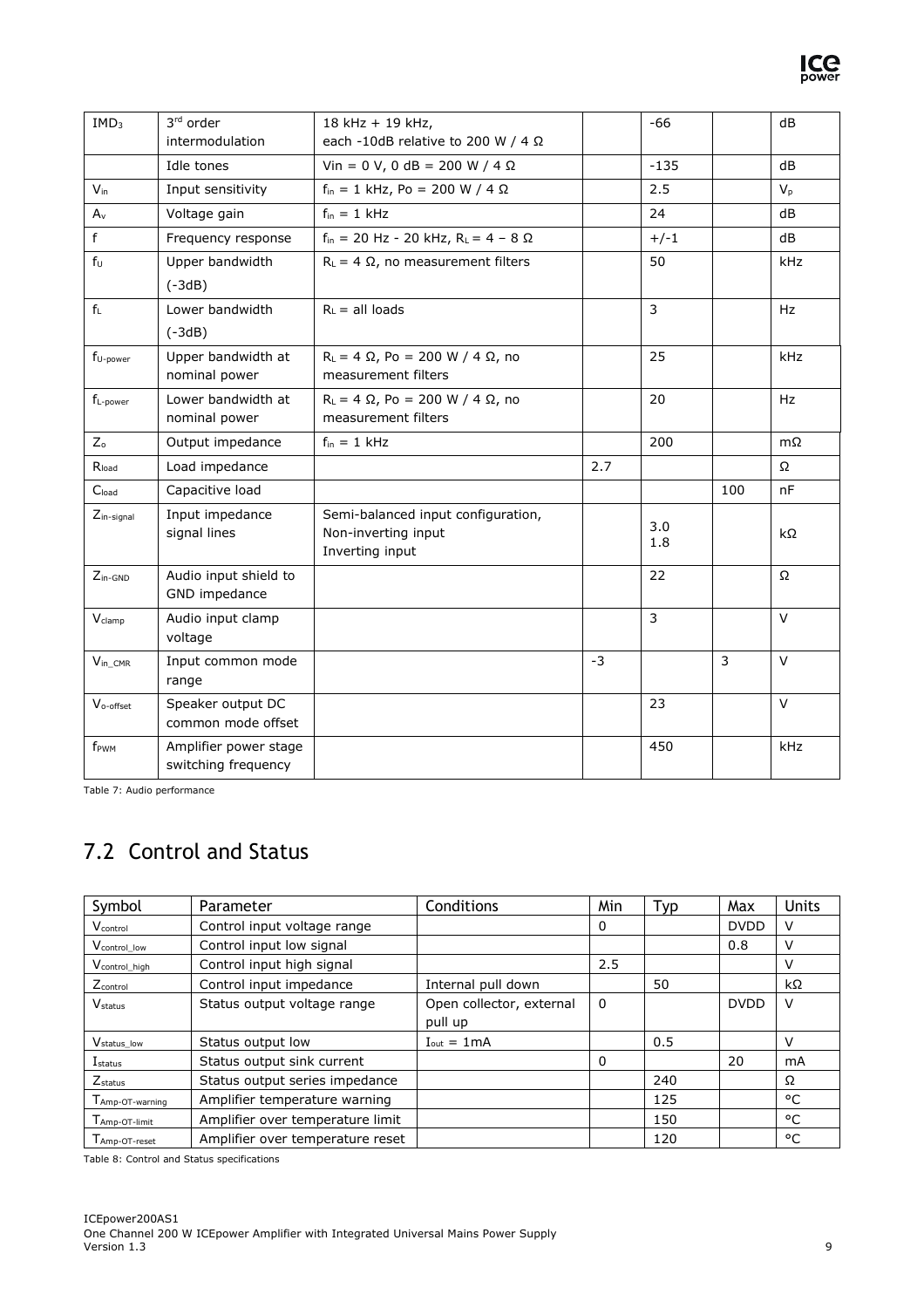### <span id="page-10-0"></span>7.3 Timing

For detailed description of the below listed timing values, please consult Section 10 of this datasheet.

| Symbol                                     | Parameter                                | Conditions                                            | Min | Typ | Max | <b>Units</b> |
|--------------------------------------------|------------------------------------------|-------------------------------------------------------|-----|-----|-----|--------------|
| <b><i>Umains-Audio-set</i></b>             | Mains input - audio output delay         | $Po = 200W / 4 \Omega$                                |     | 500 |     | ms           |
| <b><i>Umains-Audio-hold</i></b>            | Mains input - audio output hold<br>time  | $1/8$ P <sub>o</sub> into 4 $\Omega$ , no aux<br>load |     | 200 |     | ms           |
| <b><i>Unains-Aux-set</i></b>               | Mains input - aux supply delay           | $1/8$ P <sub>o</sub> into 4 $\Omega$ , no aux<br>load |     | 50  |     | ms           |
| <b><i>Umains-Aux-hold</i></b>              | Mains input - aux supply hold time       | $1/8$ P <sub>o</sub> into 4 $\Omega$ , no aux<br>load |     | 200 |     | ms           |
| t <sub>Stby-Audio-set</sub>                | Standby mode set delay                   |                                                       |     | 5   |     | ms           |
| tStby-Audio-release                        | Standby mode release delay               | Po = 200W / 4 $\Omega$                                |     | 500 |     | ms           |
| t <sub>Stby-AVDD-AVSS-hold</sub>           | Standby mode AVDD/AVSS hold<br>time      | No aux load                                           |     | 2   |     | ms           |
| tStby-AVDD-AVSS-release                    | Standby mode AVDD/AVSS<br>release time   | No aux load                                           |     | 1   |     | ms           |
| t <sub>Stby-Idvdd-delay</sub>              | Standby mode $-$ I <sub>DVDD</sub> delay |                                                       |     | 500 |     | ms           |
| <b><i>LAmpDis-Audio-set</i></b>            | AmpDisable set delay                     |                                                       |     | 10  |     | ms           |
| <i><b><i>LAmpDis-Audio-release</i></b></i> | AmpDisable release delay                 |                                                       |     | 200 |     | ms           |
| t <sub>Aux-OC-detect</sub>                 | Aux OC detect delay                      |                                                       |     | 10  |     | ms           |
| tAux-OC-recovery                           | Aux OC recovery delay                    |                                                       |     | 5   |     | s            |
| <b><i>LAmp-OC-detect</i></b>               | Amplifier OC detect delay                |                                                       |     | 15  |     | ms           |
| t <sub>Amp-OC-recovery</sub>               | Amplifier OC recovery delay              |                                                       |     | 3   |     | s            |
| <b><i>LAmp-OT-recovery</i></b>             | Amplifier OT recovery delay              |                                                       |     | 1   |     | s            |

Table 9: Timing specifications

### <span id="page-10-1"></span>7.4 Power Supply

| Symbol                  | Parameter                 | Condition                                            | Min | Typ     | Max | Unit           |
|-------------------------|---------------------------|------------------------------------------------------|-----|---------|-----|----------------|
| V <sub>DVDD</sub>       | Control aux supply output | $P_{\text{out audio}} = 200 \text{ W}$ , no aux load |     | 10.2    | 11  | $\vee$         |
|                         | voltage                   | Idle and $I_{\text{DVDD}} = 0.7 A$                   |     | 7.1     |     |                |
|                         |                           | Amp disabled and $I_{\text{DVDD}} = 0.7A$            | 6.5 | 6.9     |     |                |
| I <sub>DVDD</sub>       | Control aux supply output | Normal operation                                     |     |         | 700 | mA             |
|                         | current                   |                                                      |     |         |     |                |
| I <sub>DVDD</sub>       | Control aux supply output | Standby-mode                                         |     |         | 20  | mA             |
|                         | current                   |                                                      |     |         |     |                |
| I <sub>DVDD_prot</sub>  | Control aux current       |                                                      |     | 1       |     | $\overline{A}$ |
|                         | protection limit          |                                                      |     |         |     |                |
| C <sub>DVDD</sub>       | DVDD external decoupling  |                                                      |     |         | 470 | $\mu$ F        |
|                         | capacitor                 |                                                      |     |         |     |                |
| <b>VAVDD</b>            | Positive analog auxiliary | $P_{\text{out audio}} = 200$ W, no aux load          |     | 20.5    |     | $\vee$         |
|                         | supply output voltage     | Idle and $I_{AVDD} = 0.15A$                          |     | 16.3    |     |                |
| $I_{\text{AVDD}}$       | Positive analog auxiliary |                                                      |     |         | 150 | mA             |
|                         | supply output current     |                                                      |     |         |     |                |
| $I_{\text{AVDD\_prot}}$ | Positive analog aux       |                                                      |     | 250     |     | mA             |
|                         | current protection limit  |                                                      |     |         |     |                |
| CAVDD                   | AVDD external decoupling  |                                                      |     |         | 33  | $\mu$ F        |
|                         | capacitor                 |                                                      |     |         |     |                |
| <b>VAVSS</b>            | Negative analog auxiliary | $P_{\text{out audio}} = 200 \text{ W}$ , no aux load |     | $-20.5$ |     | $\vee$         |
|                         | supply output voltage     | Idle and $I_{AVDD} = 0.15A$                          |     | $-16.3$ |     |                |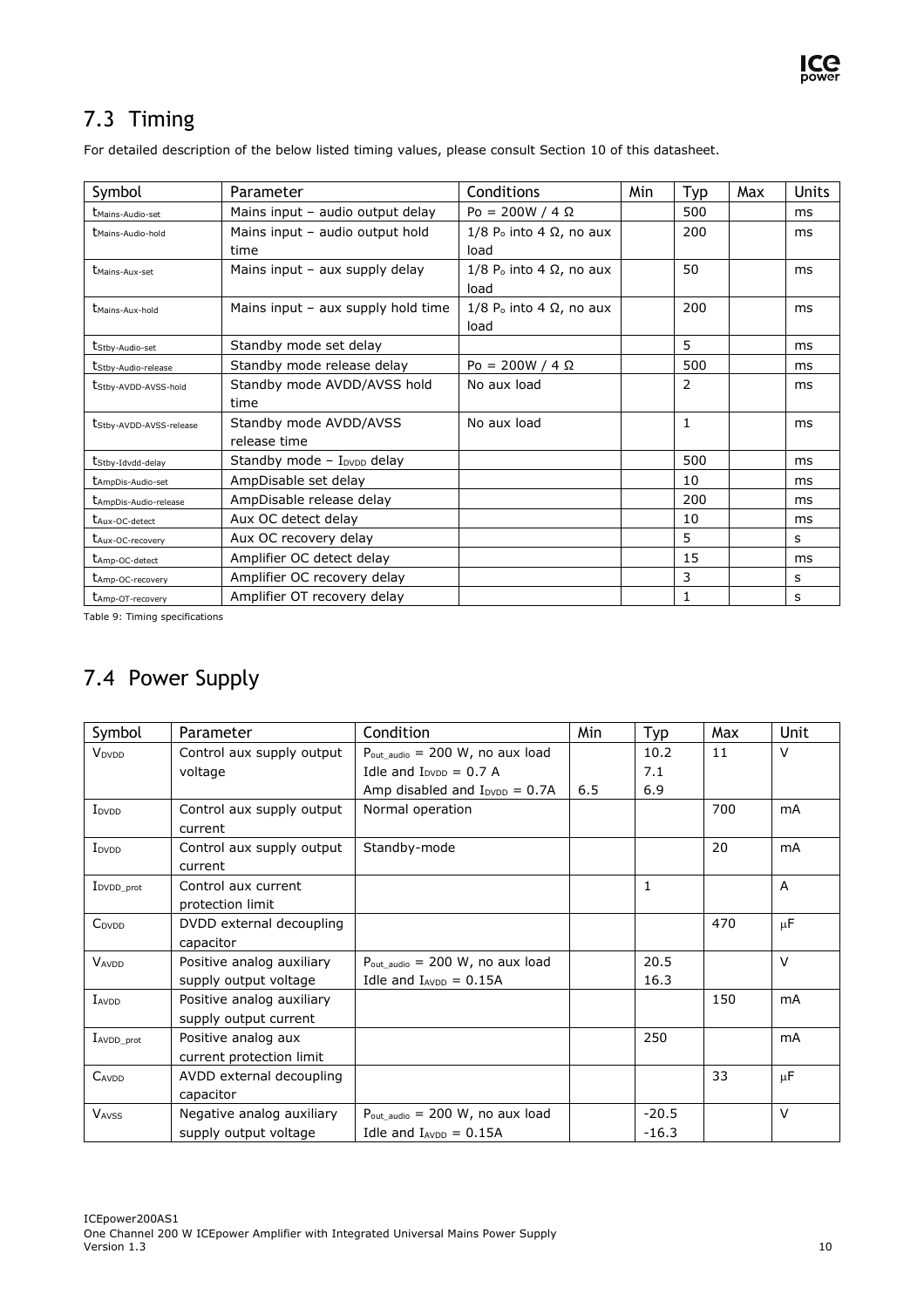

| IAVSS                           | Negative analog auxiliary |                                                                               |        | $-150$ | mA            |
|---------------------------------|---------------------------|-------------------------------------------------------------------------------|--------|--------|---------------|
|                                 | supply output current     |                                                                               |        |        |               |
| $I_{AVSS\_prot}$                | Negative analog aux       |                                                                               | $-250$ |        | mA            |
|                                 | current protection limit  |                                                                               |        |        |               |
| CAVSS                           | AVSS external decoupling  |                                                                               |        | 33     | $\mu$ F       |
|                                 | capacitor                 |                                                                               |        |        |               |
| <b>V</b> <sub>VD</sub>          | Positive hanger supply    | $P_{\text{out audio}} = 200 \text{ W}$ , no aux load                          | 45     |        | $\vee$        |
|                                 | output voltage            | Idle and $I_{\text{DVDD}} = 0.7A$                                             | 47     |        |               |
| $I_{VD}$                        | Positive hanger supply    | Output NOT over-current                                                       |        | 0.8    | $A_{rms}$     |
|                                 | output current (Note 3)   | protected                                                                     |        |        |               |
| C <sub>VD</sub>                 | VD external decoupling    |                                                                               |        | 560    | $\mu$ F       |
|                                 | capacitor                 |                                                                               |        |        |               |
| $P_{idle}$                      | Module idle consumption,  | $P_{\text{aux}} = 0$ W                                                        | 6.7    |        | W             |
|                                 | amp enabled               |                                                                               |        |        |               |
| Pamp_disabled                   | Module idle consumption,  | $P_{\text{aux}} = 0$ W                                                        | 4.3    |        | W             |
|                                 | amp disabled              |                                                                               |        |        |               |
| $P_{\footnotesize \rm standby}$ | Module standby            | 230 $V_{ac}$ / 50 Hz, $I_{DVDD} = 0$ mA                                       | 250    |        | mW            |
|                                 | consumption               | 120 $V_{ac}$ / 60 Hz, $I_{DVDD} = 0$ mA                                       | 240    |        |               |
| $P_{\text{mains}}$              | Mains power               | $P_{\text{out}\_\text{audio}} = 25 \text{ W}, I_{\text{DVDD}} = 0.7 \text{A}$ | 60     |        | W             |
|                                 |                           | Idle and $I_{AVDD} = 0.15A$                                                   |        |        |               |
|                                 |                           | 120 - 230 $V_{ac}$ / 50 - 60 Hz                                               |        |        |               |
| ŋ                               | Module power efficiency   | $P_{\text{aux}} = 0$ W, $P_{\text{out audio}} = 200$ W                        | 78     |        | $\frac{0}{0}$ |

<span id="page-11-0"></span>Table 10: Power supply specifications

**Note 3**: As specified in Sectio[n 10.5,](#page-26-0) a 1.6 A fast acting fuse MUST be included in the supply line on an optional amplifier module connected to the Hanger Rail Supply connector. Failing to comply with this requirement is against the ICEpower warranty policy.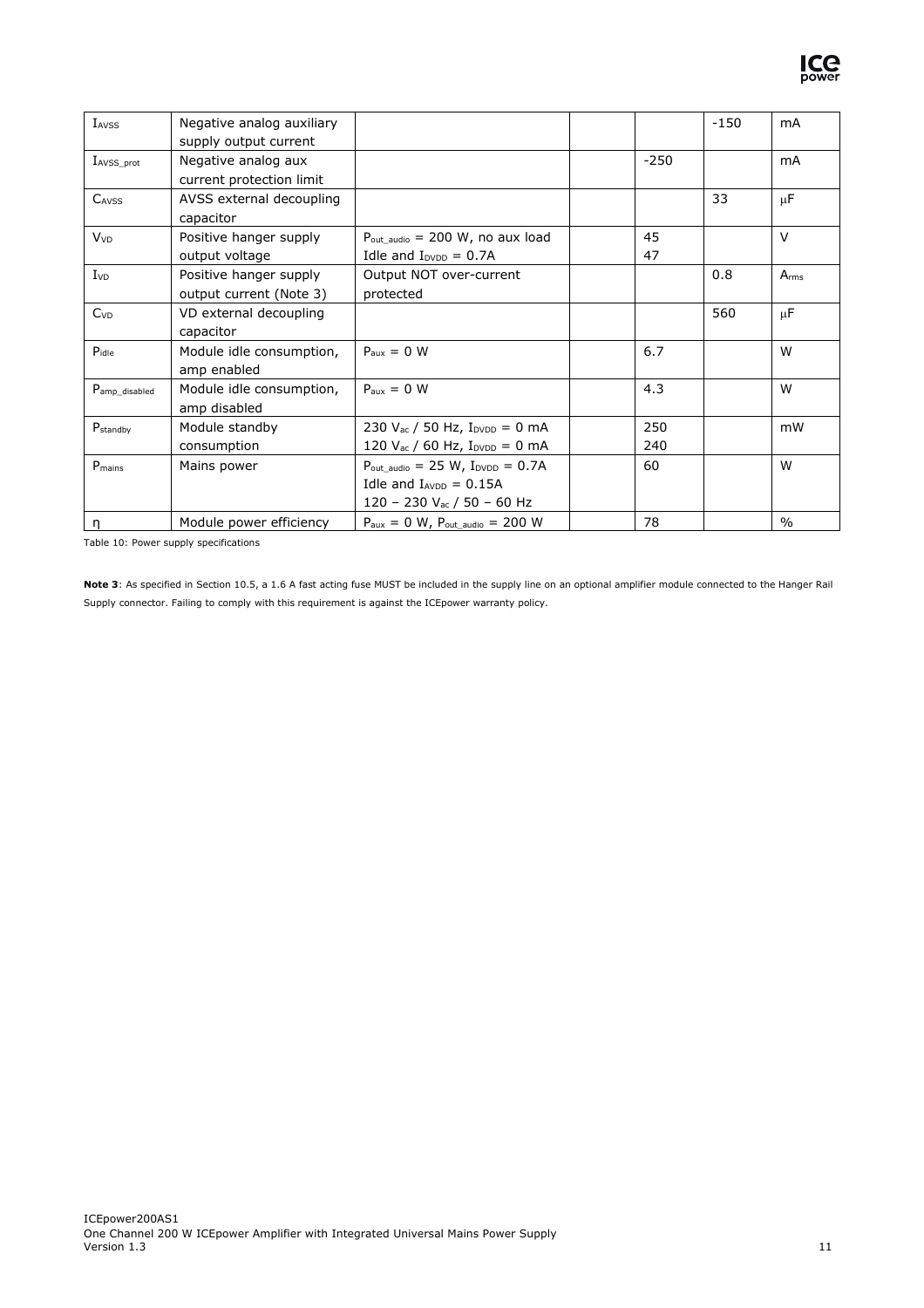

## <span id="page-12-0"></span>**Mechanical Specification**

#### <span id="page-12-1"></span>8.1 Dimensions

| Symbol            | Parameter            | Condition                       | Min | Typ | Max  | Unit      |
|-------------------|----------------------|---------------------------------|-----|-----|------|-----------|
|                   | Module length        |                                 |     | 140 |      | mm        |
| W                 | Module width         |                                 |     | 77  |      | mm        |
| н                 | Module height        |                                 |     |     | 36.5 | mm        |
| Mass              | Weight               |                                 |     | 310 |      |           |
| H <sub>Base</sub> | Base plate thickness |                                 | 1.9 |     | 2.1  | mm        |
| $H_{M3}$          | Mounting hole depth  | M3 threads on module base plate |     |     | 4.0  | mm        |
|                   | Mounting torque      | M3 threads on module base plate |     |     | 0.5  | <b>Nm</b> |

Table 11: Mechanical dimensions

### <span id="page-12-2"></span>8.2 Mounting Holes



<span id="page-12-4"></span><span id="page-12-3"></span>Figure 3: ICEpower200AS1 baseplate mechanical dimensions in mm seen from top side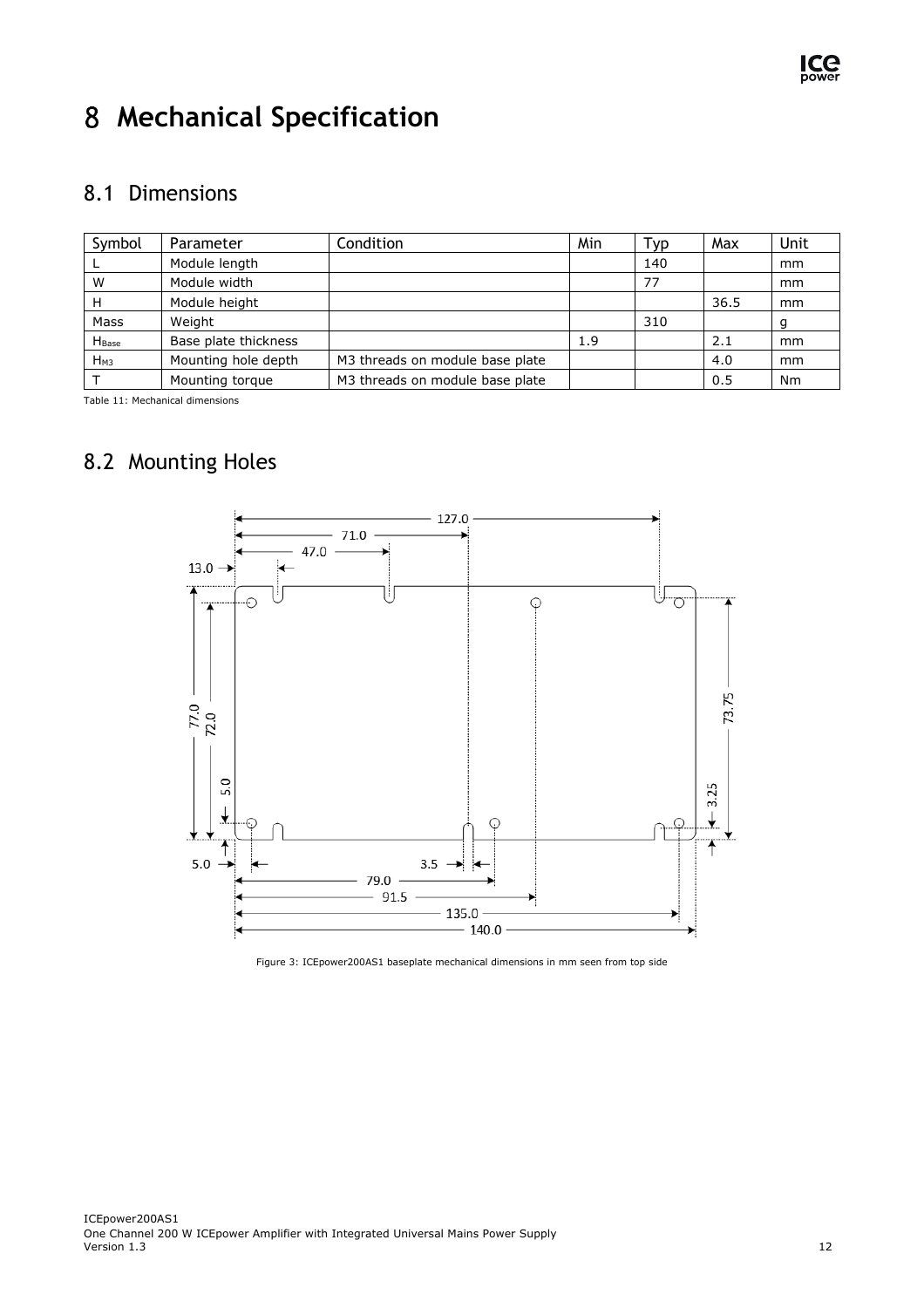

### <span id="page-13-0"></span>8.3 Environmental Specifications

| Symbol                          | Parameter                      | Conditions                | Min      | Typ | Max  | <b>Units</b>  |
|---------------------------------|--------------------------------|---------------------------|----------|-----|------|---------------|
| Toperating                      | Ambient temperature, operating | End-customer use cases    | $\Omega$ |     | 50   | °C            |
| $\mathsf{T}_{\mathsf{storage}}$ | Ambient temperature, storage   | End-customer use cases    | $-40$    |     | 70   | °C            |
| $T_{\sf shelf}$                 | Ambient temperature, shelf     | Storage before goods sold | 0        |     | 60   | °C            |
|                                 |                                | to end-customer           |          |     |      |               |
| <b>RH</b>                       | Relative humidity              | Non-condensing            |          |     | 85   | $\frac{0}{0}$ |
|                                 |                                | Operating and storage     |          |     |      |               |
|                                 | Altitude, operating            |                           |          |     | 2000 | m             |

Table 12: Environment specifications

#### <span id="page-13-1"></span>8.4 Mechanical and Environmental tests

ICEpower200AS1 has undergone extensive environmental testing including Highly Accelerated Life Test (HALT).

| Test             | Acceleration                         | Amount                                                  |
|------------------|--------------------------------------|---------------------------------------------------------|
| Random vibration | 2.1 grms, random profile composed of | 3 perpendicular directions                              |
|                  | 5 frequencies in the range 5 Hz to   | $3 \times 20$ min. $+ 3 \times 10$ min. $+ 3 \times 10$ |
|                  | 275 Hz                               | min.                                                    |
| Shock            | 40 g / 26 ms to 70 g / 12 ms         | 6 directions, 3 shocks per direction                    |
|                  | in steps of 10 g                     |                                                         |

Table 13: Mechanical tests

To ensure overall end-product robustness, ICEpower recommends vibration test of the final product including the ICEpower200AS1 module. Excess vibration caused by e.g. insufficiently damped resonances in a mechanical chassis or extensive exposure to high sound pressure level audio from a speaker unit can damage the product.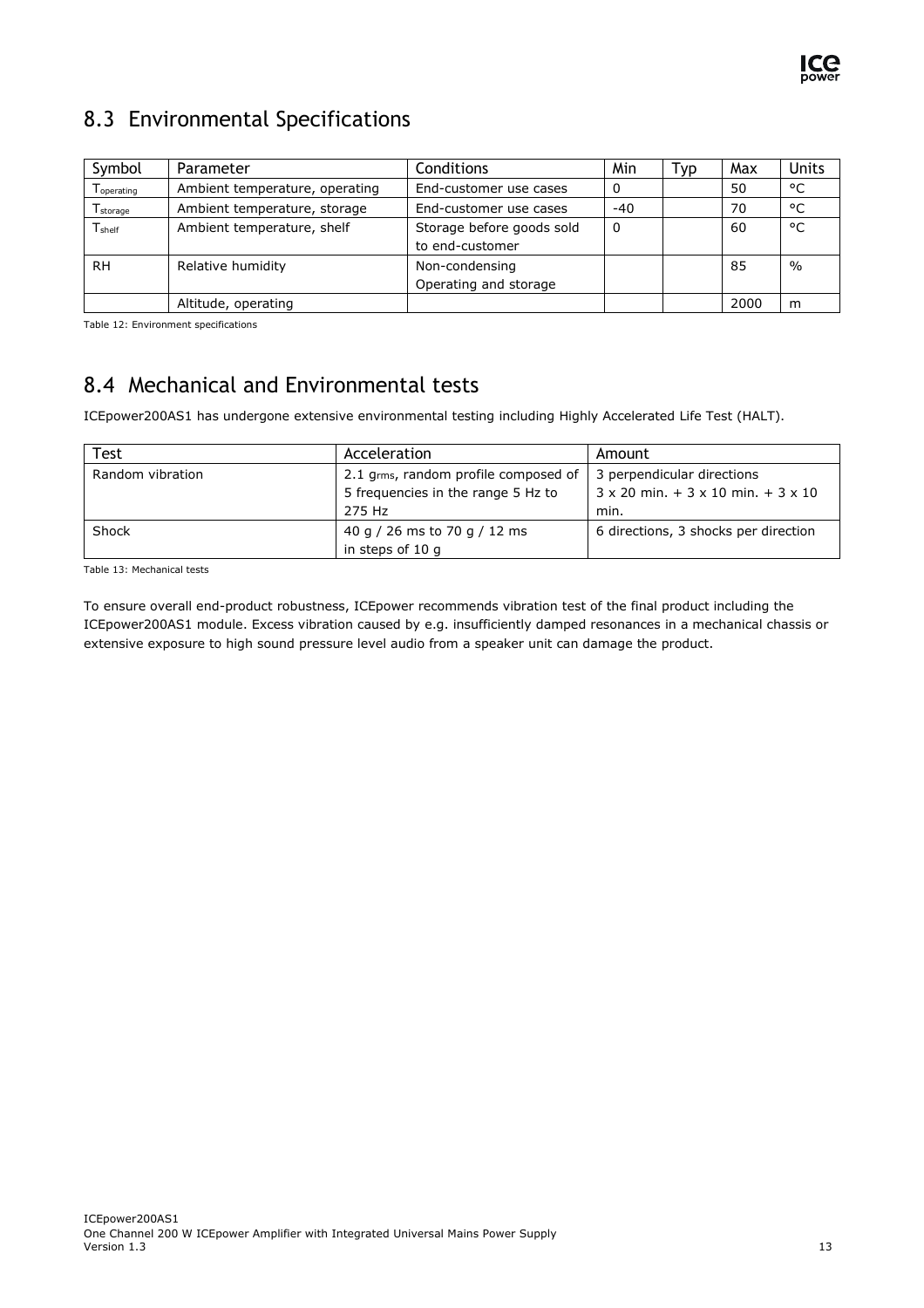

#### <span id="page-14-0"></span>**Typical Performance Characteristics** 9

Unless otherwise specified: Test frequency 1 kHz, T<sub>a</sub> = 25 °C, 230 V / 50 Hz mains, module mounted centered on a 2 mm x 200 mm x 300 mm aluminum plate. Audio Precision AUX0025 and AES17 20 kHz filter.

#### <span id="page-14-1"></span>9.1 Frequency Response

Measurement bandwidth:  $0 - 500$  kHz.  $P_0 = 5$  W / 4  $\Omega$ 



Figure 4: Amplitude vs frequency  $\mathbb{Q}$  R<sub>L</sub> = 4  $\Omega$  (blue) and R<sub>L</sub> = 8  $\Omega$  (green). For more details see ICEpower100AS1/100AS2/200AS1/200AS2 Application Note.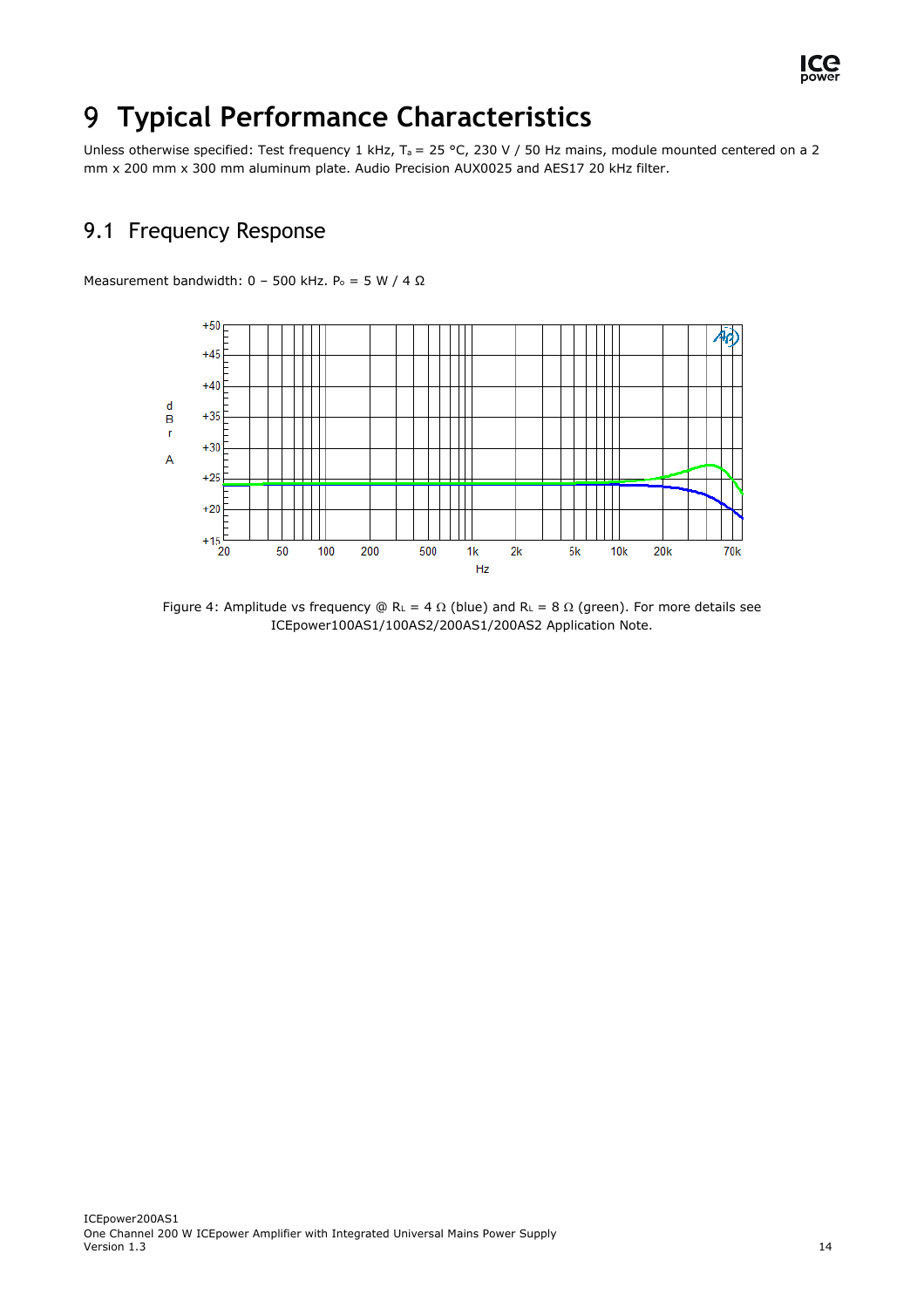#### <span id="page-15-0"></span>9.2 Total Harmonic Distortion



Figure 5: THD+N vs. power @ 100 Hz (blue), 1 kHz (green), 6.66 kHz (red),  $R_L = 4 \Omega$ 



Figure 6: THD+N vs. power @ 100 Hz (blue), 1 kHz (green), 6.66 kHz (red),  $R_L = 8 \Omega$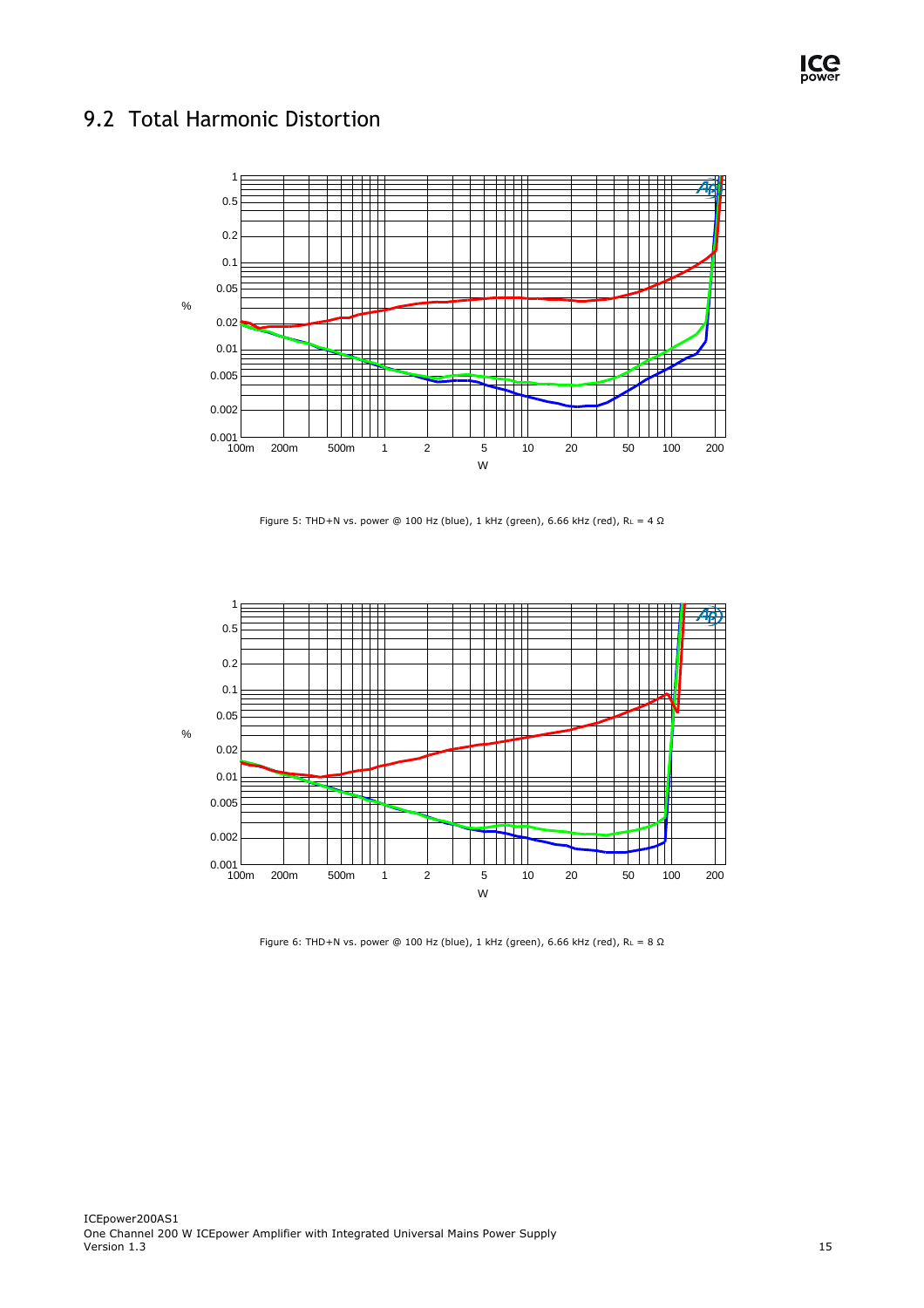### <span id="page-16-0"></span>9.3 Idle Noise



Figure 7: Idle noise spectrum,  $0 - 20$  kHz @ 0dB = 200 W / 4  $\Omega$ 

#### <span id="page-16-1"></span>9.4 Intermodulation



Figure 8: Dual tone intermodulation spectrum, 0 – 20 kHz @ 0 dB = 200 W / 4  $\Omega$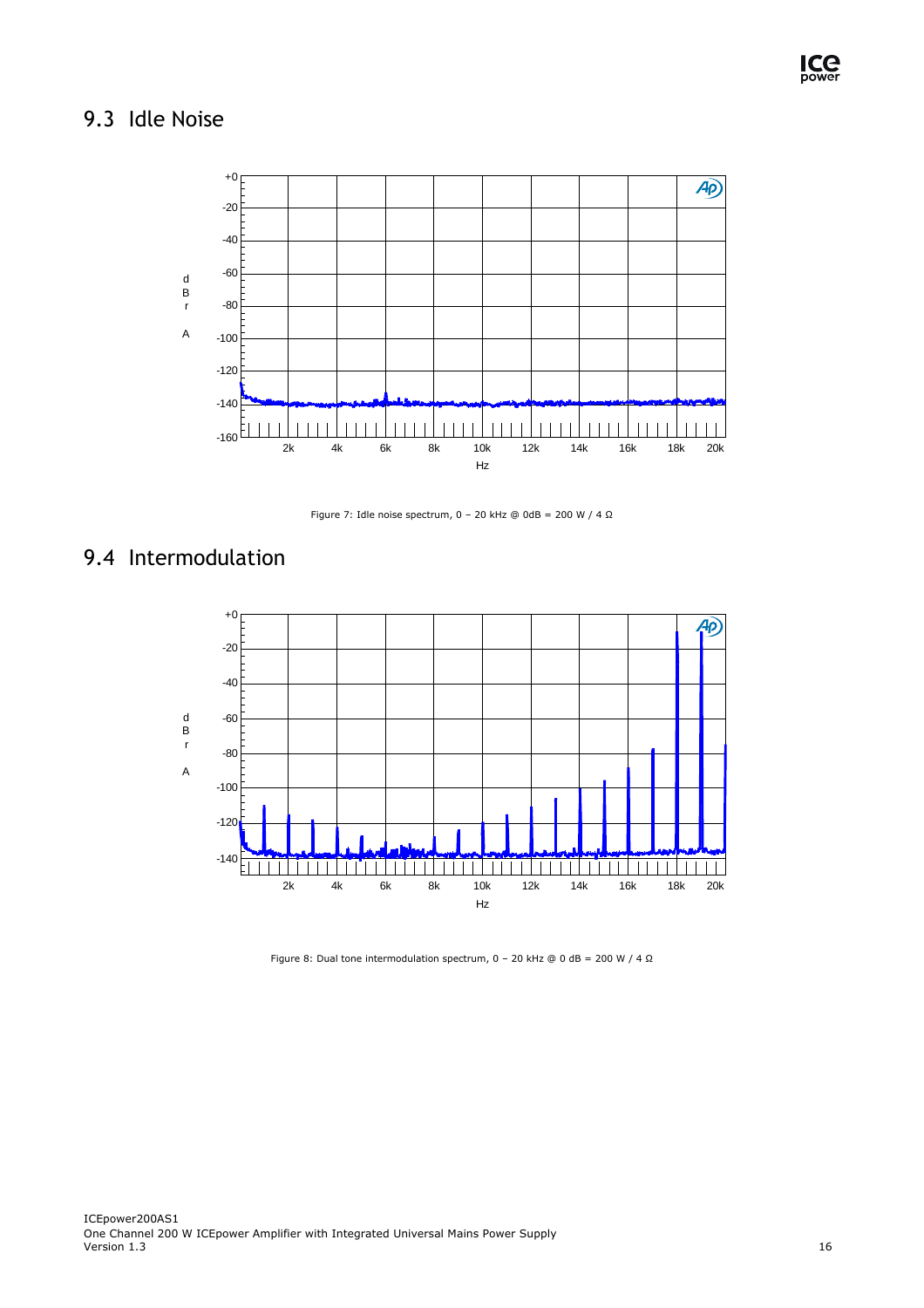### <span id="page-17-0"></span>9.5 Output Impedance



Figure 9: Output impedance vs. frequency, 20 – 20 kHz (blue), phase (red)

### <span id="page-17-1"></span>9.6 Damping Factor



Figure 10: Damping factor vs. frequency, 20 – 20 kHz, 4 Ω (blue)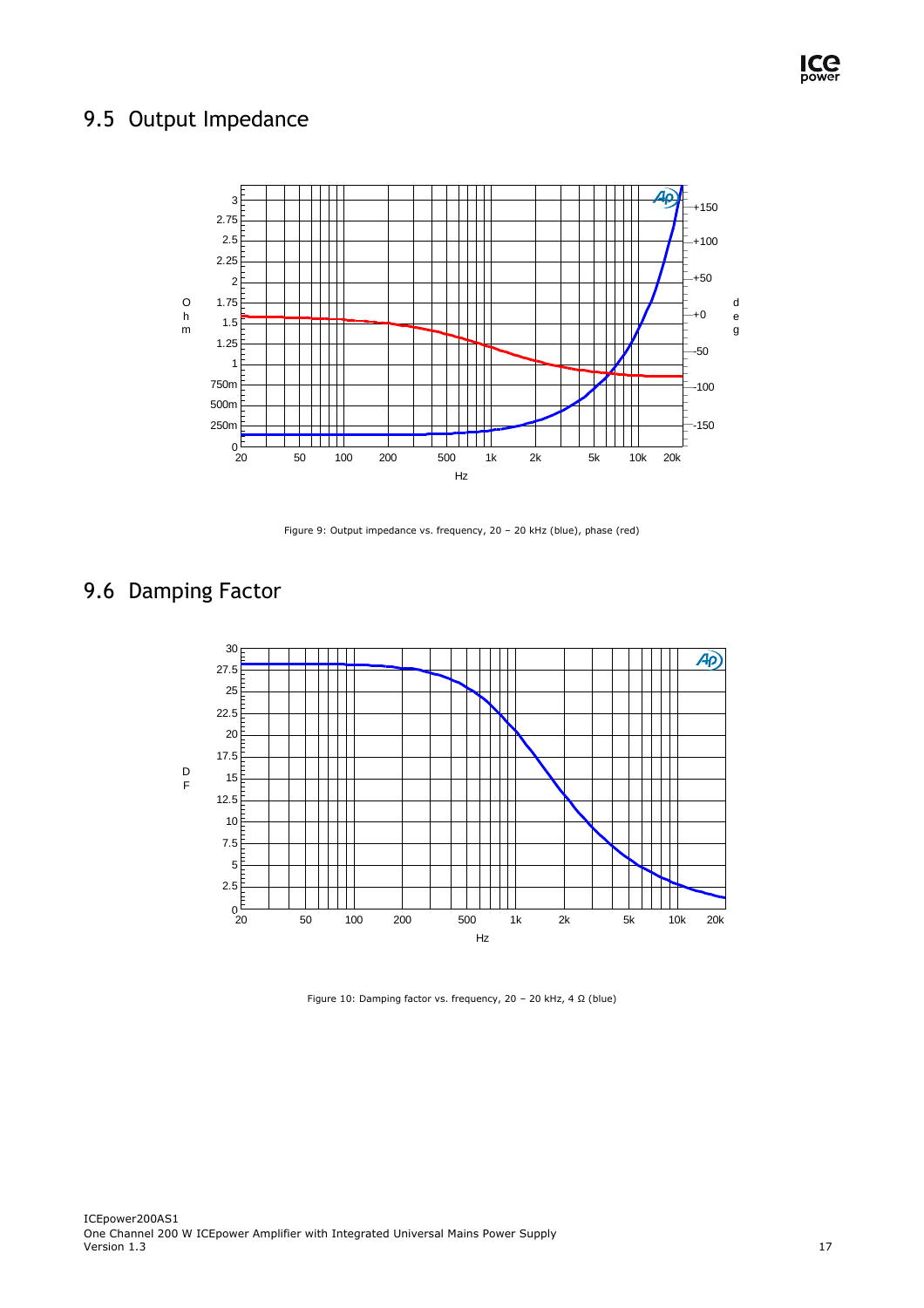### <span id="page-18-0"></span>9.7 Output Power vs. Mains



Figure 11: Output power vs. mains, mains freq. 50 Hz (blue), 60 Hz (red)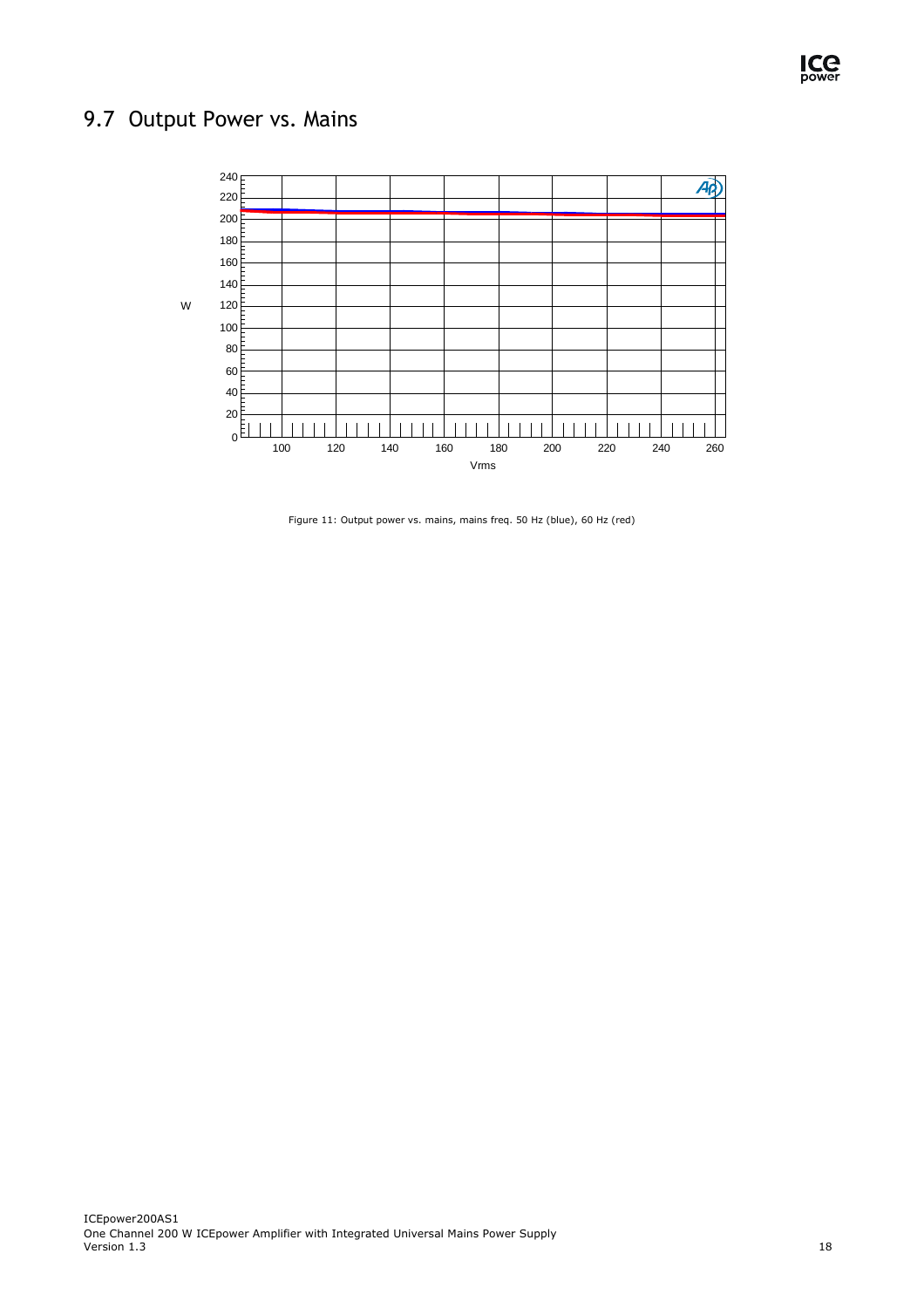### <span id="page-19-0"></span>9.8 Power Efficiency



Figure 12: Power efficiency vs. output power, 230 V / 50 Hz (blue), 120 V / 60 Hz (red)

### <span id="page-19-1"></span>9.9 Dissipated Power



Figure 13: Dissipated power vs. output power, 230 V / 50 Hz (blue), 120 V / 60 Hz (red)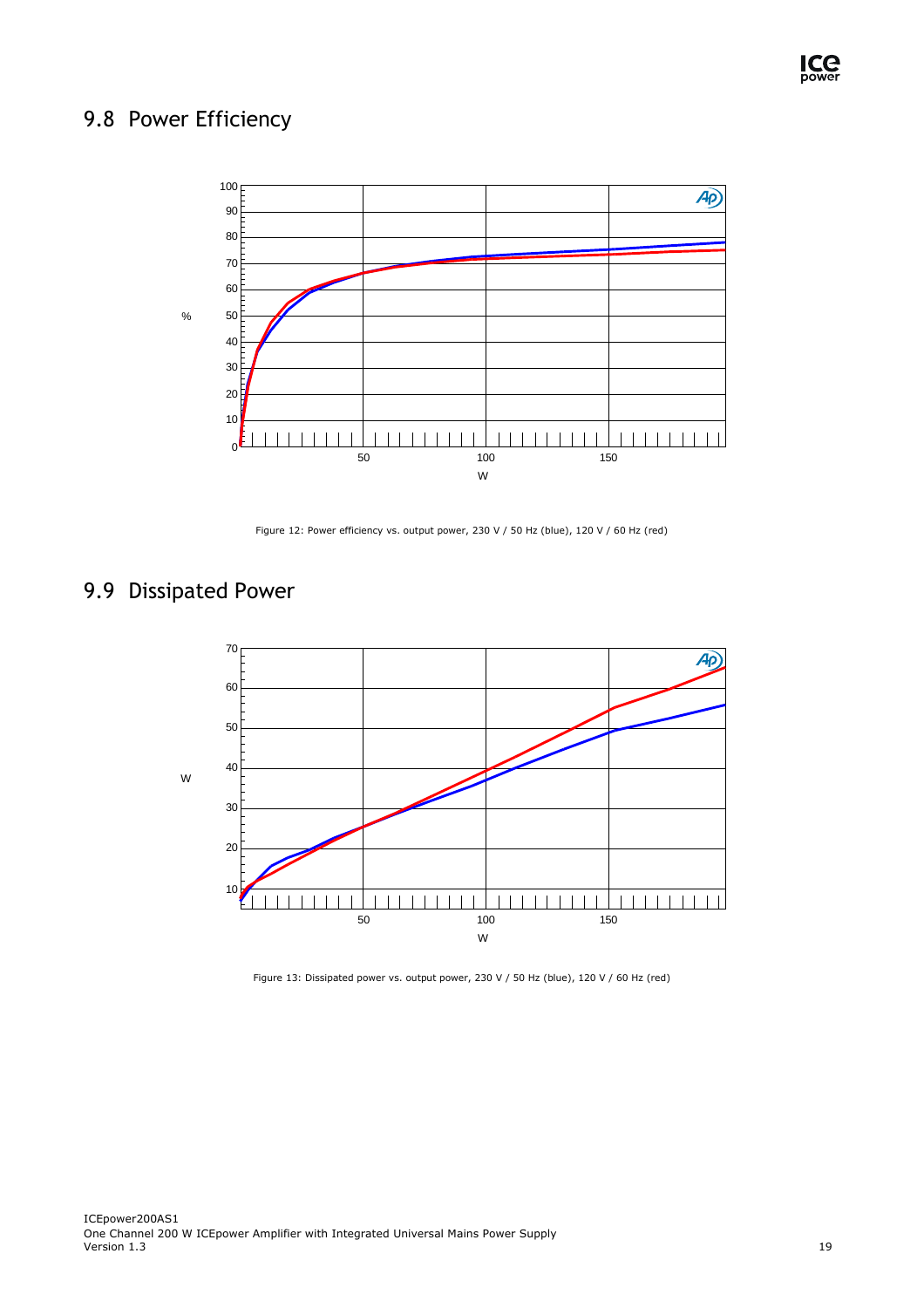

## <span id="page-20-0"></span>**Functional Description**

ICEpower200AS1 will start operating when power is applied to the module and therefore no special control is needed for simple applications. For more advanced applications, a wide set of control, status and monitoring inputs and outputs are available all through a connector following the ICEpower Standard Interface definition. Additionally, auxiliary power supply outputs are provided for signal and control front-ends as well as power for an optional hanger amplifier module.

Following ICEpower's "Music at All Times" philosophy, the module will operate under all conditions except for potentially destructive situations. At power-up, the 200AS1 module performs comprehensive checks to verify operation conditions and to check for errors. If an error is detected, the module will try to reboot after a short delay. As part of the effort to keep music playing, the module monitors numerous internal parameters during operation and reacts proactively if required.

In the following subsections, a description is given for all 200AS1 features organized per the connector in which the corresponding input or output is located.

#### <span id="page-20-1"></span>10.1Audio Input

The audio input of the 200AS1 is semi-balanced input including a non-inverting and inverting signal input and a signal ground.

The recommended use of this input is to connect the non-inverting input to a single ended signal source and use the inverting input as ground sense on the signal source reference. The signal ground should also be connected to ground on the front-end PCB.

To prevent ground loop related noise and hum problems, the signal ground is fitted with low value series resistors on the module i.e. the signal ground wire must not carry any additional current. The recommended connection to the audio input is shown on [Figure 20](#page-26-4) in Section [11.](#page-26-5)

To get best possible suppression of noise and mains related hum in the end-product, proper attention must be put into signal source output impedance in both the signal and the ground sense wires.

#### <span id="page-20-2"></span>10.2Speaker Outputs

The speaker output of the 200AS1 is a balanced output with two active signal lines capable of driving complex speaker loads. As the speaker output is already in a balanced configuration, bridging of two channels is not possible.

The speaker output is fully overload and short circuit protected. In case of an overload or short circuit event, the module will shut down and resume operation when the overload or short circuit has been removed.

Due to the single supply amplifier circuit topology, a common mode DC offset is present on the speaker outputs. It is therefore not possible to connect one of the outputs to ground. The module is protected against such an event, and the module will not start if a short to ground is detected.

#### <span id="page-20-3"></span>10.3AC Mains Input

ICEpower200AS1 has a universal mains input operating on all common mains supplies. No switching between low and high mains is required.

When power is applied to the 200AS1, the module will read the control inputs and start operating accordingly. If the module controls are left unconnected, the module will start normal operation without further action.

The power up and power down timing is shown in [Figure 14](#page-21-1) and specific timing values are available in Section [7.3.](#page-10-0)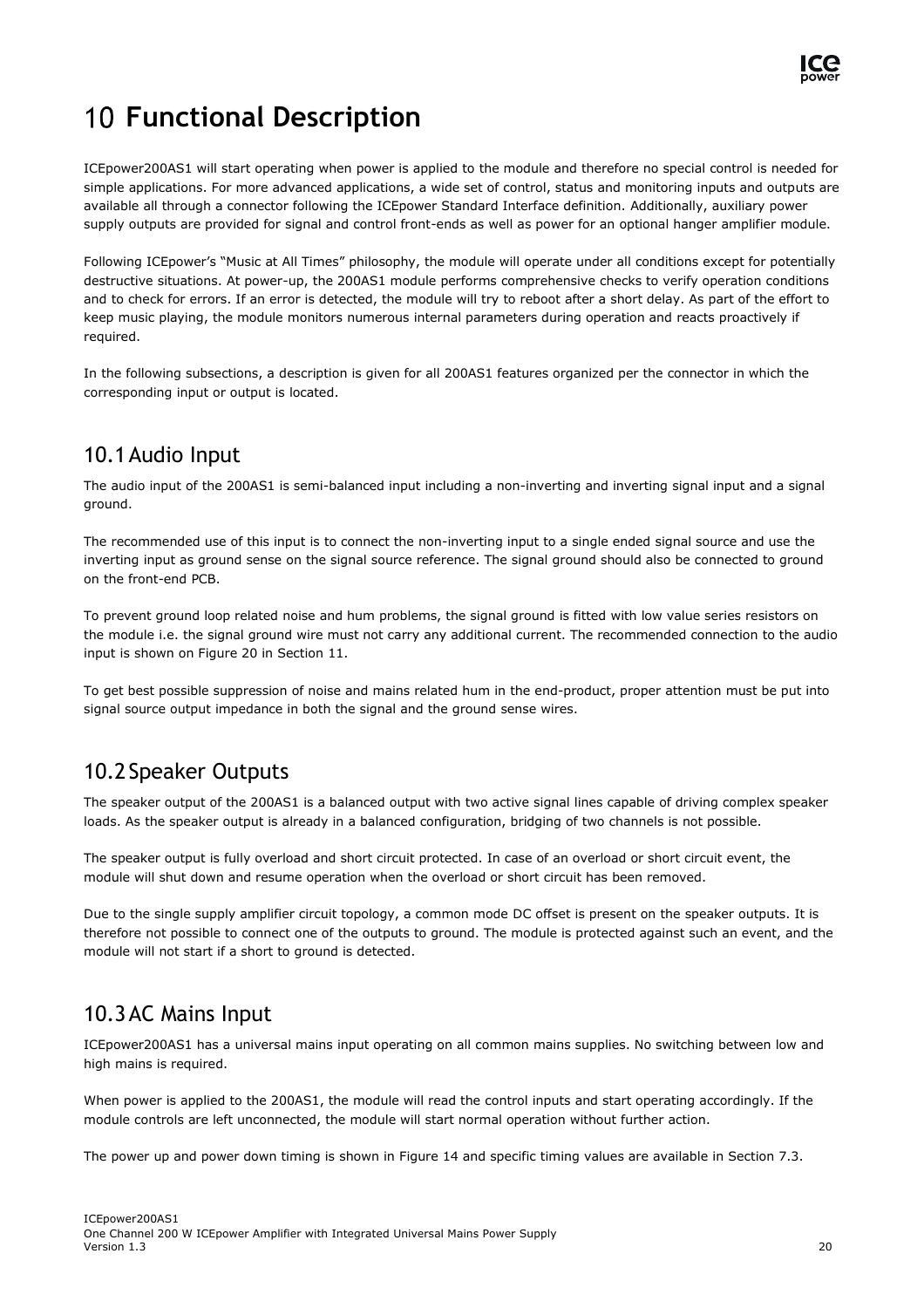

Figure 14: Power up timing

<span id="page-21-1"></span>The 200AS1 is fitted with a non-replaceable fuse on the mains input. In case of a burned fuse, the module is defective and must be replaced.

### <span id="page-21-0"></span>10.4Basic Control and Status

The Basic Control and Status connector includes auxiliary power supply outputs for e.g. a signal front-end PCB and the following features:

- Standby input
- AmpDisable input
- Clip output
- Protect output

The recommended connection to the control input and status outputs are shown on [Figure](#page-27-1) 21 and [Figure 22](#page-27-2) in Sectio[n11.](#page-26-5)

#### 10.4.1 Standby Input

The Standby input brings the 200AS1 in standby mode when pulled high. An internal pull down ensures normal operation mode if the Standby input is left unconnected.

In standby mode, the amplifier section of the 200AS1 will shut down leaving only the power supply operating in a low power mode. To reduce power consumption in the overall system including an external signal front end, the positive and negative auxiliary supply outputs AVDD and AVSS are shut off while the control supply DVDD is kept running in a low power mode. In this low power mode, DVDD and DVDDstby can deliver a reduced amount of current for e.g. a front-end system microcontroller.

<span id="page-21-2"></span>Timing of the Standby input is shown in

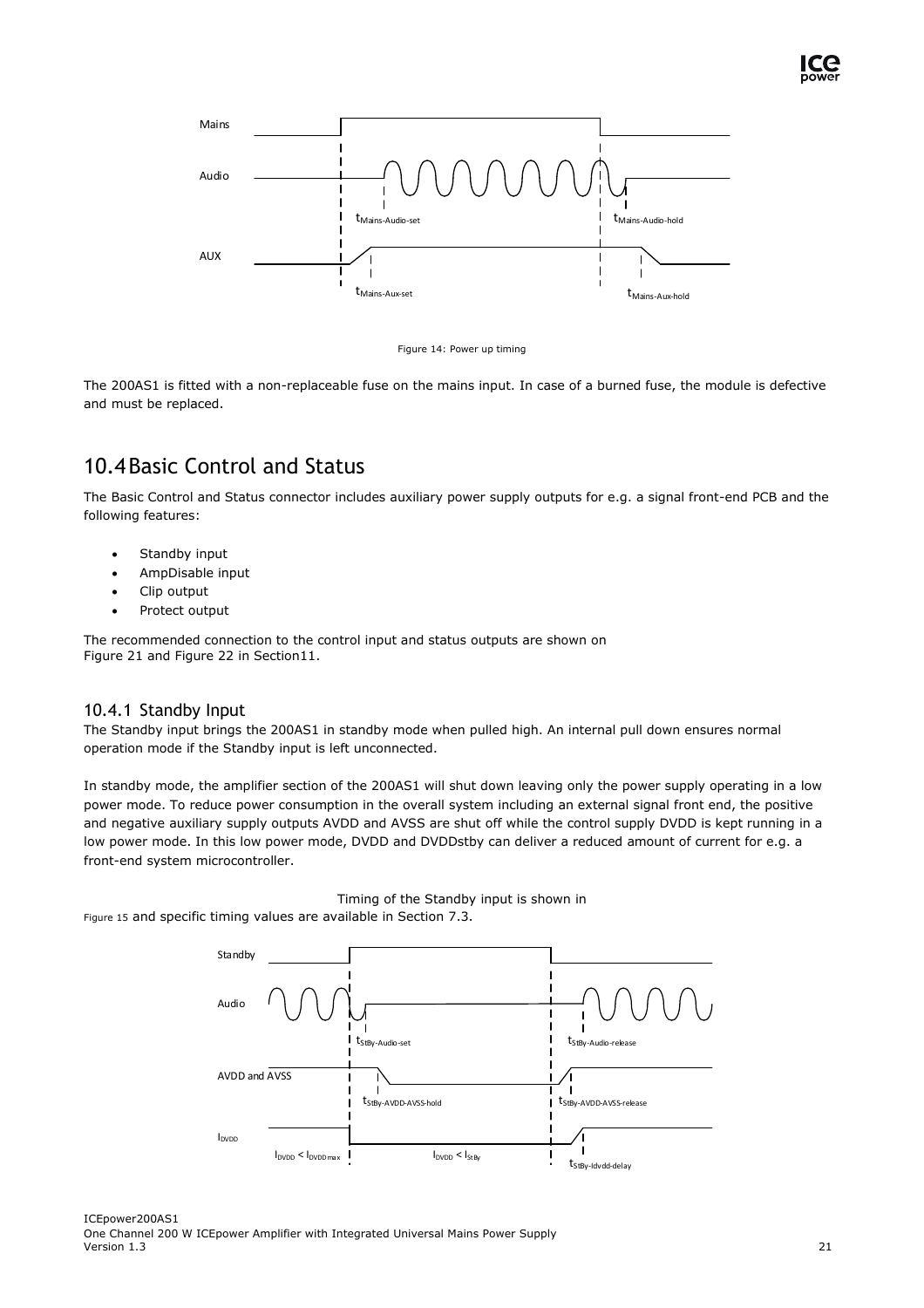

#### Figure 15: Standby timing on auxiliary supplies

Before bringing the 200AS1 in Standby mode, it is important to reduce the current consumption on DVDD supply output to a value below the specified maximum Standby mode current.

When changing between Standby mode and On mode a minimum period of 3 seconds is recommended before changing back to previous mode.

#### 10.4.2 AmpDisable Input

The AmpDisable input shuts down the 200AS1 amplifier section when pulled high. An internal pull down ensures normal operation if the AmpDisable input is left unconnected. In AmpDisable mode, all power supplies are left running including all auxiliary supply outputs.

This feature can be used in e.g. applications where a front-end needs time to boot a DSP based systems at power up before enabling the amplifier.

Timing of the AmpDisable inputs shown in [Figure 16](#page-22-0) and specific timing values are available in Sectio[n 7.3.](#page-10-0)



Figure 16: Standby and AmpDisable timing

<span id="page-22-0"></span>Advanced pop and click reduction mechanisms are built into the 200AS1 leaving almost no audible artifacts when operating the Standby and AmpDisable inputs.

#### 10.4.3 Clip Output

The Clip output is a multi-purpose output indicating:

- Audio signal voltage clipping
- Audio signal current limiting
- Power stage over-temperature warning

Voltage clipping, and current limiting events are reported as a low pulse once per PWM cycle on the Clip output.

In case of an over-temperature situation, the Clip output is pulled low continuously if the amplifier power stage is above the thermal threshold TAmp-OT-warning. The Clip output is automatically released when the temperature is below the threshold again.

The Clip output is an open-collector output pulled high by external pull-up resistors. Interface schematics can be found in Section [11.3.](#page-27-0)

#### 10.4.4 Protect Output

In case of potentially destructive overload situations, the 200AS1 will shut down and resume operation after a short delay or after the overload-condition has been removed. These events are reported by a low level on the Protect output.

Events that will trigger the Protect output are:

• Severe amplifier overcurrent conditions and short circuit in the amplifier section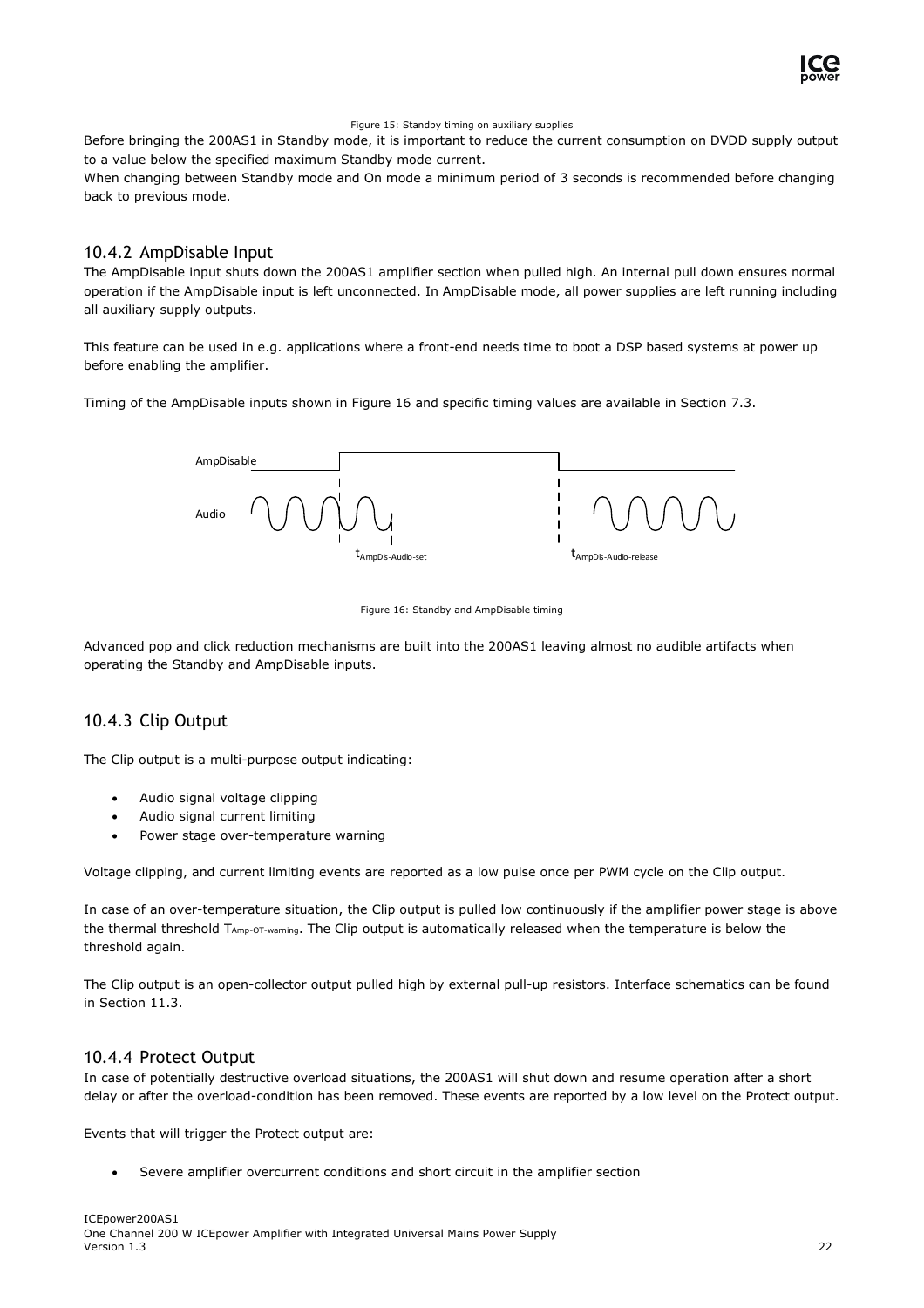<span id="page-23-0"></span>

- Overcurrent conditions on the auxiliary power supply outputs, DVDD, DVDDstby, AVDD and AVSS
- Over-temperature errors in the module

In the first two cases, the 200AS1 module will resume operation shortly after the error condition has been removed. For the over-temperature case, it is also required that the module temperature is brought below the temperature reset threshold TAmp-OT-reset again.

The protection events listed above are all related to the secondary side of the 200AS1 power supply. Protection events related to the primary side of the module power supply are not reported.

The Protect output is an open-collector output pulled high by an external pull up resistor. Interface schematics can be found in Section [11.3.](#page-27-0)

Timing of the protection events are shown in [Figure 17](#page-23-0) throug[h](#page-24-0) 

[Figure 19](#page-24-0) and specific timing values are available in Section [7.3.](#page-10-0)



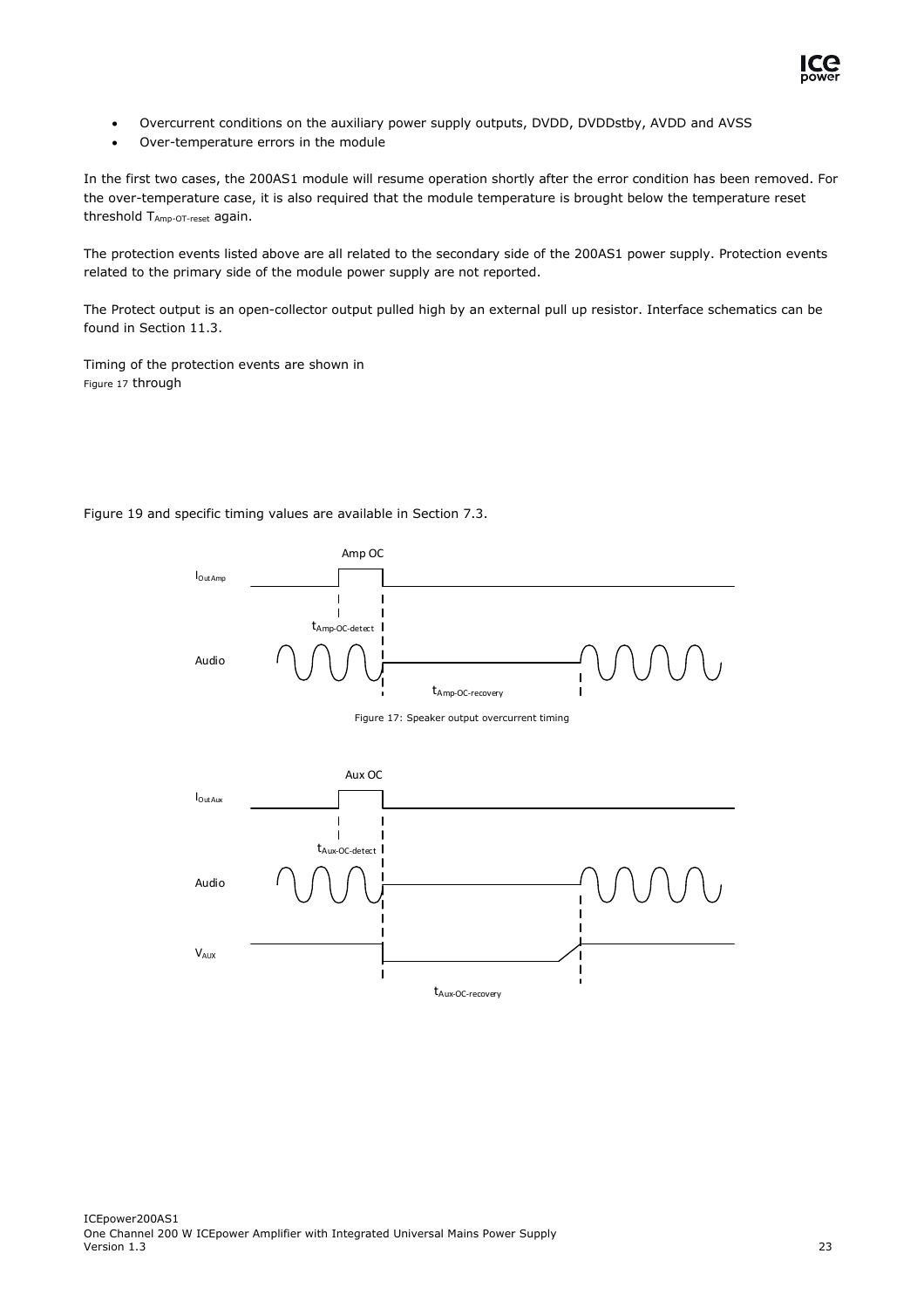

<span id="page-24-1"></span><span id="page-24-0"></span>

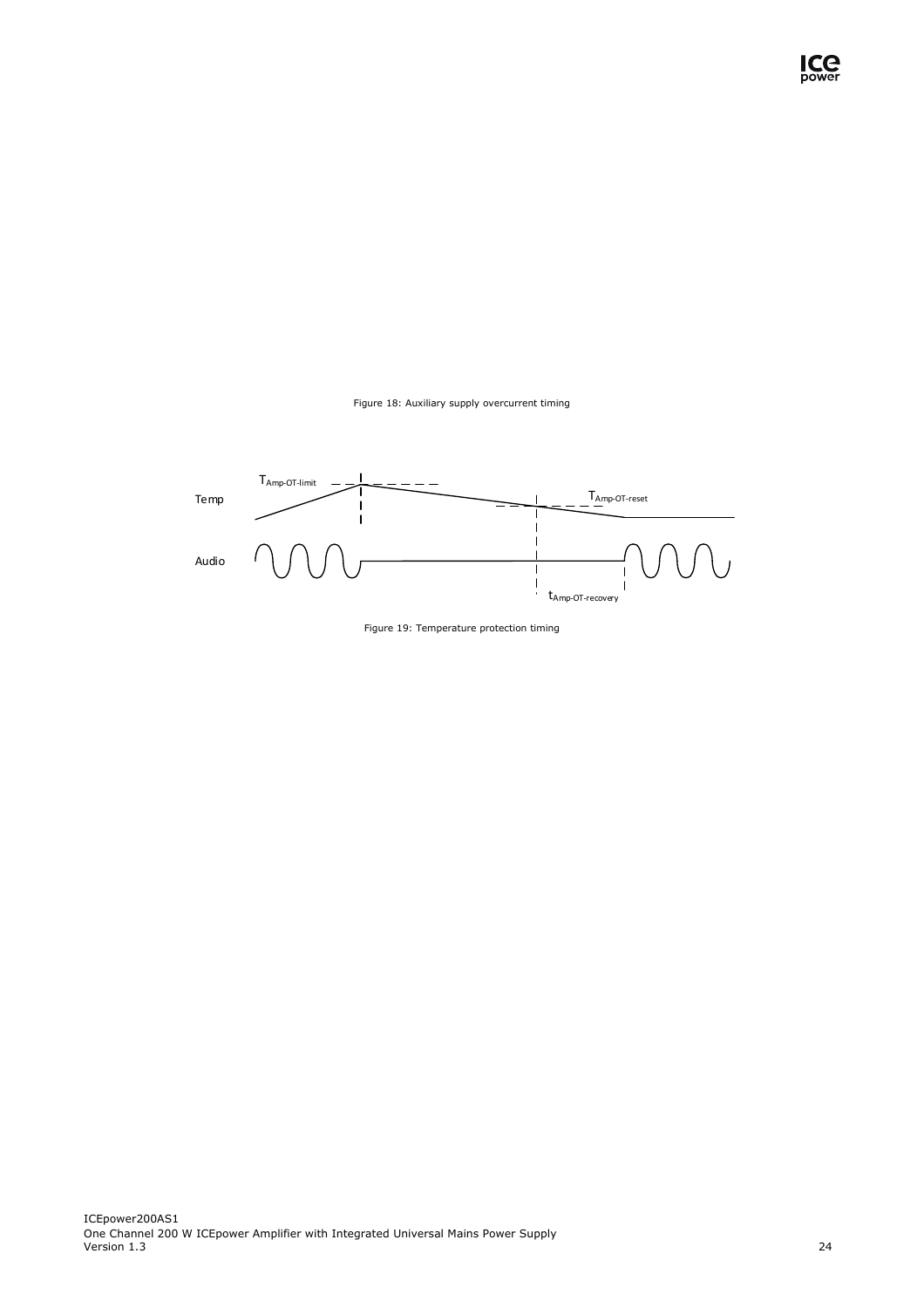

#### 10.4.5 DVDD and DVDDstby Power Supply Output

The DVDD and DVDDstby outputs are power supply outputs intended for control circuits on a front-end board e.g. microcontrollers and DSPs.

According to the ICEpower Standard Interface, circuits operating in Standby Mode must be supplied from DVDDstby output whereas the remaining frontend control circuits can be supplied from the DVDD output. Because of the minimalistic design approach in the 200AS1, the 200AS1 has been fitted with only one power supply unit capable of operating in both Standby Mode and in normal operation mode. Therefore, on the 200AS1 module, the DVDDstby and DVDD are connected in parallel. To ensure best possible compatibility with other products following the ICEpower Standard Interface, it is recommended to connect control circuits as intended by the standard.

The DVDD and DVDDstby supply outputs are loosely regulated. They may require additional voltage regulators on a front-end board depending on the type of circuit supplied by these outputs. It is recommended to add extra supply line series feed impedances and decoupling capacitors on the connected PCB to attenuate the power supply voltage ripple. The series impedance can be either a low value resistor or a small inductor. The extra decoupling capacitance must not exceed the value specified in [Table 10.](#page-11-0)

The DVDD and DVDDstby outputs are overcurrent protected. An overloaded of these outputs will cause all auxiliary power supply outputs including AVDD and AVSS to turn off. After a short delay, the auxiliary output will automatically restart.

Timing of the DVDD and DVDDstby overcurrent event is shown in

[Figure 18](#page-24-1) and specific timing values are available in Section [7.3.](#page-10-0)

#### 10.4.6 AVDD and AVSS Power Supply Output

The AVDD and AVSS outputs are positive and negative power supply outputs intended for analog circuits on a front-end board e.g. analog buffers and speaker crossover filters.

To ensure proper suppression of supply related noise and hum, it is important to have all supply related current draw through the GND connections in the power supply interface. The analog signal ground available in the audio interface connector must not carry any supply related current. For proposed grounding scheme details, please see Section [12.1](#page-28-1)

The AVDD and AVSS supply outputs are loosely regulated. They may require additional voltage regulators on a frontend board depending on the type of circuit supplied by these outputs. It is therefore recommended to add extra supply line series feed impedances and decoupling capacitors on the connected PCB to attenuate the power supply voltage ripple. The series impedance can be either a low value resistor or a small inductor. The extra decoupling capacitance must not exceed the value specified in [Table 10.](#page-11-0)

The AVDD and AVSS outputs are overcurrent protected. An overload of these outputs will cause all auxiliary power supply outputs including DVDD and DVDDstby to turn off. After a short delay, the auxiliary output will automatically restart.

Timing of the AVDD and AVSS overcurrent event is shown in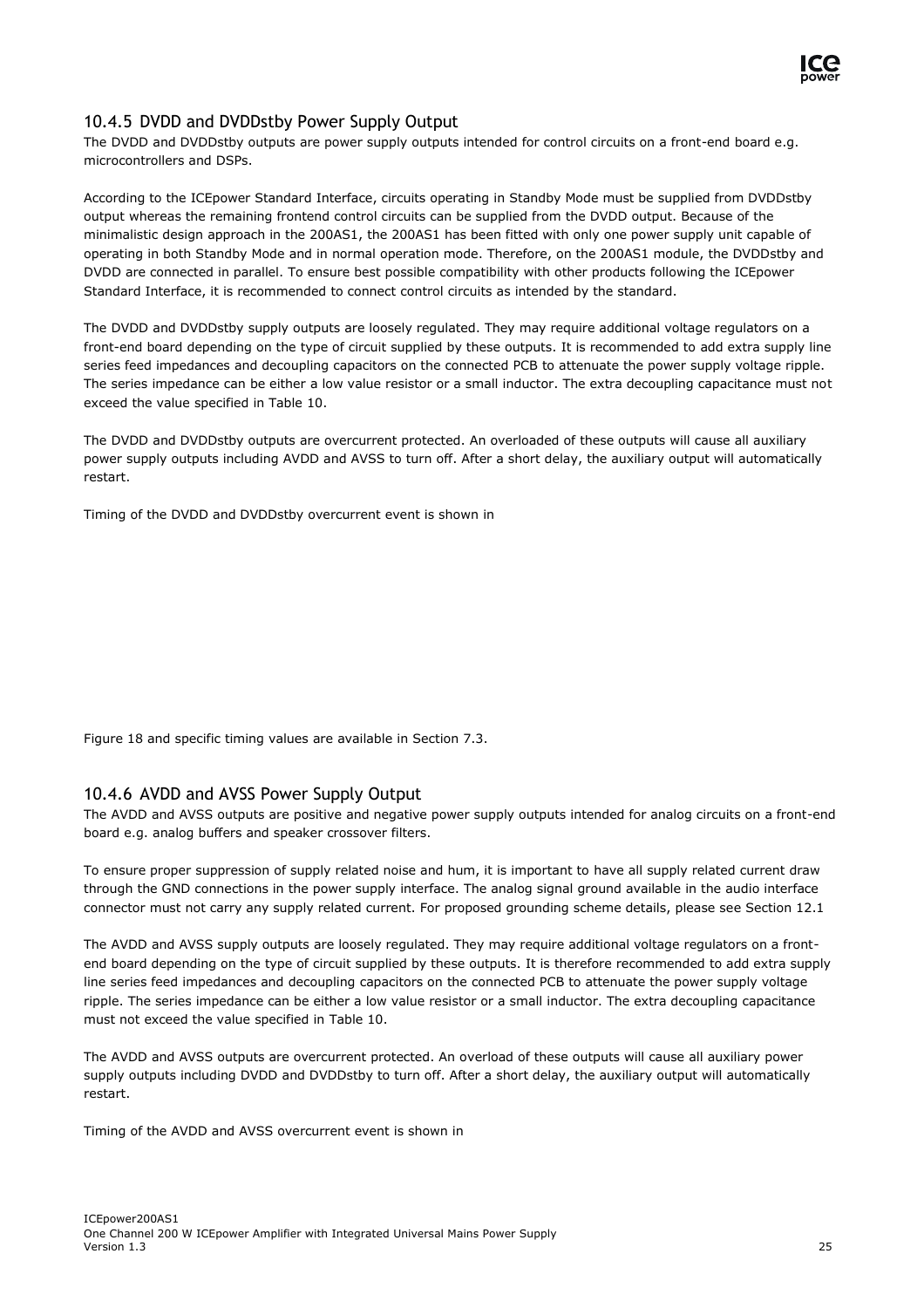[Figure 18](#page-24-1) and specific timing values are available in Section [7.3.](#page-10-0)

#### <span id="page-26-0"></span>10.5Hanger Rail Supply

To supply an optional amplifier channel on the 200AS1 module, the amplifier positive supply line VD and GND is available in the Hanger Rail Supply connector.

In standby mode, the VD supply line is not shut down. An optional amplifier must therefore include a power down or power off mode if low standby power consumption is required.

**WARNING**: As this VD power output is not over-current protected, a 1.6 A fast acting fuse MUST be included in the supply line on the hanger amplifier PCB. Failing to comply with this requirement is a violation of the ICEpower warranty policy.

## <span id="page-26-5"></span><span id="page-26-1"></span>**Interface Schematics**

In the following sub-sections, proposed interface schematics are shown. These schematics should be considered an assistance to the design process, and they represent the recommended interface to the 200AS1 module.

#### <span id="page-26-2"></span>11.1Audio Input



Figure 20: Analog input interface schematics

#### <span id="page-26-4"></span><span id="page-26-3"></span>11.2Control Input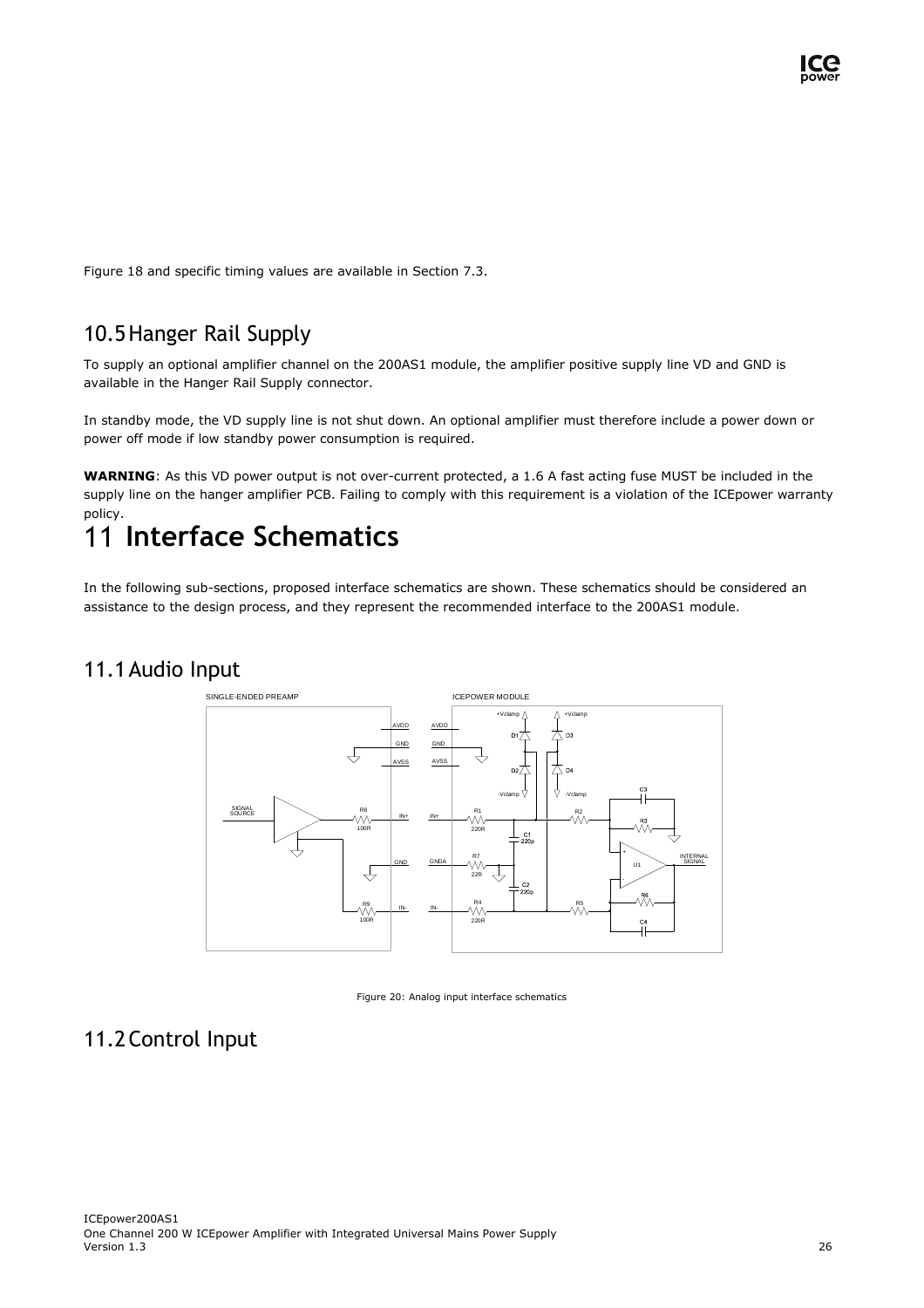<span id="page-27-1"></span>



Figure 21: Control input interface schematics

### <span id="page-27-0"></span>11.3Status Output

<span id="page-27-2"></span>

Figure 22: Status output interface schematics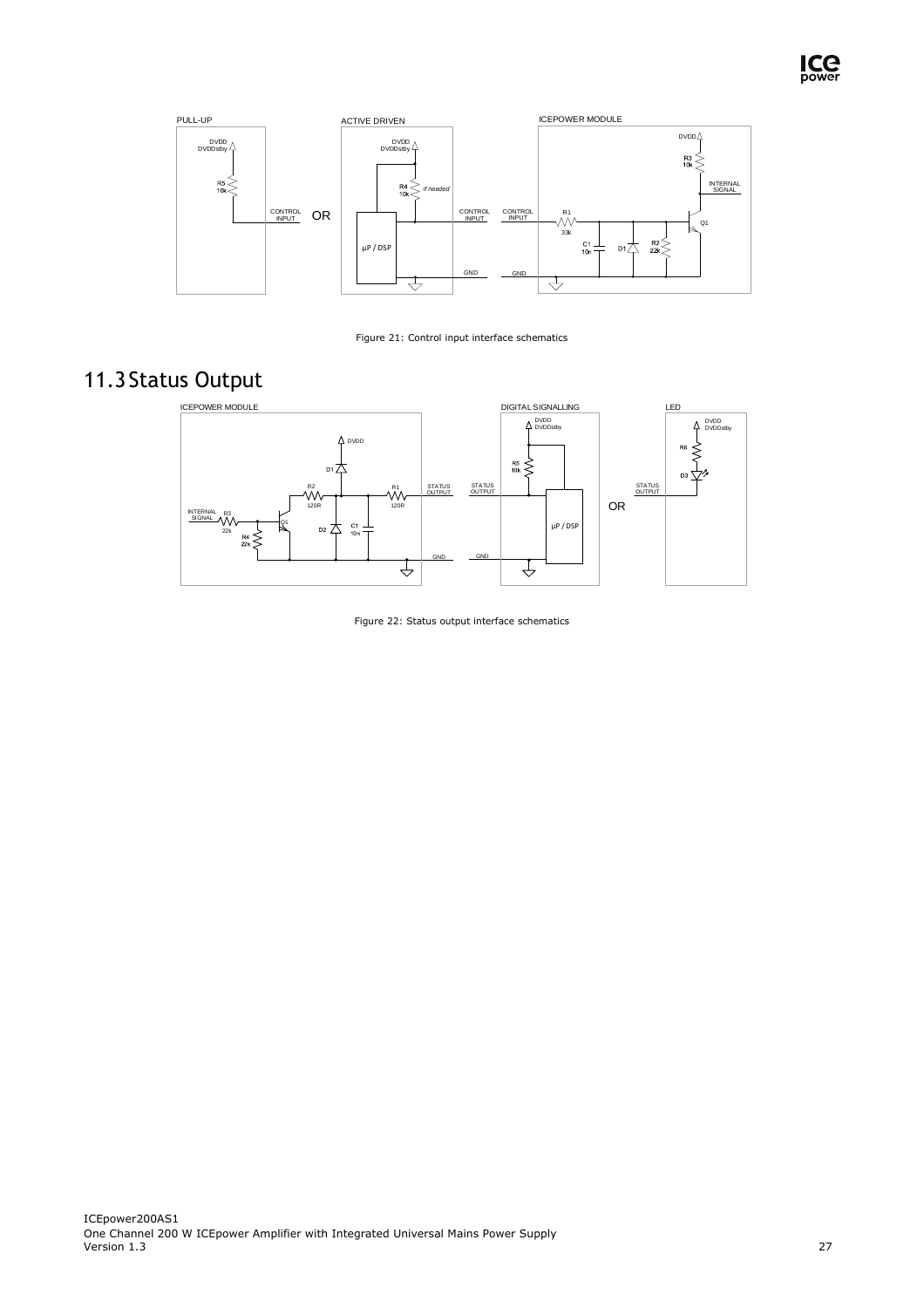

## <span id="page-28-0"></span>**Integration Guidelines**

The 200AS1 module is designed with ease of integration in mind. This includes both electrical, EMC, thermal and mechanical integration. In the following sub-sections, recommendations will be given to assist the end-product design process.

#### <span id="page-28-1"></span>12.1Grounding Scheme

Depending on the complexity of the end-product several grounding schemes can be used. On [Figure 23](#page-28-3) an example of the grounding scheme usable on the 200AS1 module is shown for a simple setup including a front-end PCB.

The low value series resistor included in the signal shield connection prevents ground loops between the 200AS1 module and the front-end PCB. To prevent similar ground loops between the PCBs and the chassis, it is recommended not to connect the audio input connector to the chassis but to have them grounded on the front-end PCB.



Figure 23: Grounding scheme

#### <span id="page-28-3"></span><span id="page-28-2"></span>12.2EMC Management

As described in Section 1, the ICEpower200AS1 module is EMC pre-approved as is when mounted on a standard aluminum open back plate. However, because of the high-power switching electronics included in the module, some EMC precautions are required to ensure an EMC approvable end-product design.

- Connect the module baseplate to the chassis. Mounting of the module isolated from the chassis may cause extended HF radiation.
- Do not use cable/wires between module and other PCBs that are longer than necessary.
- Avoid wire loops on the speaker output wires. Use wires closely paired side by side or if required use twisted or shielded cables [\(](#page-29-1)
- [Figure 24](#page-29-1))
- Avoid wire loops on the mains wires from the mains inlet to the module mains connector.
- Do not route cables near by the magnetic components on the module i.e. inductors and transformers.
- Do not bundle mains wires together with other cables ([Figure 25](#page-29-2)).
- Do not bundle speaker wires together with other cables ([Figure 25](#page-29-2)).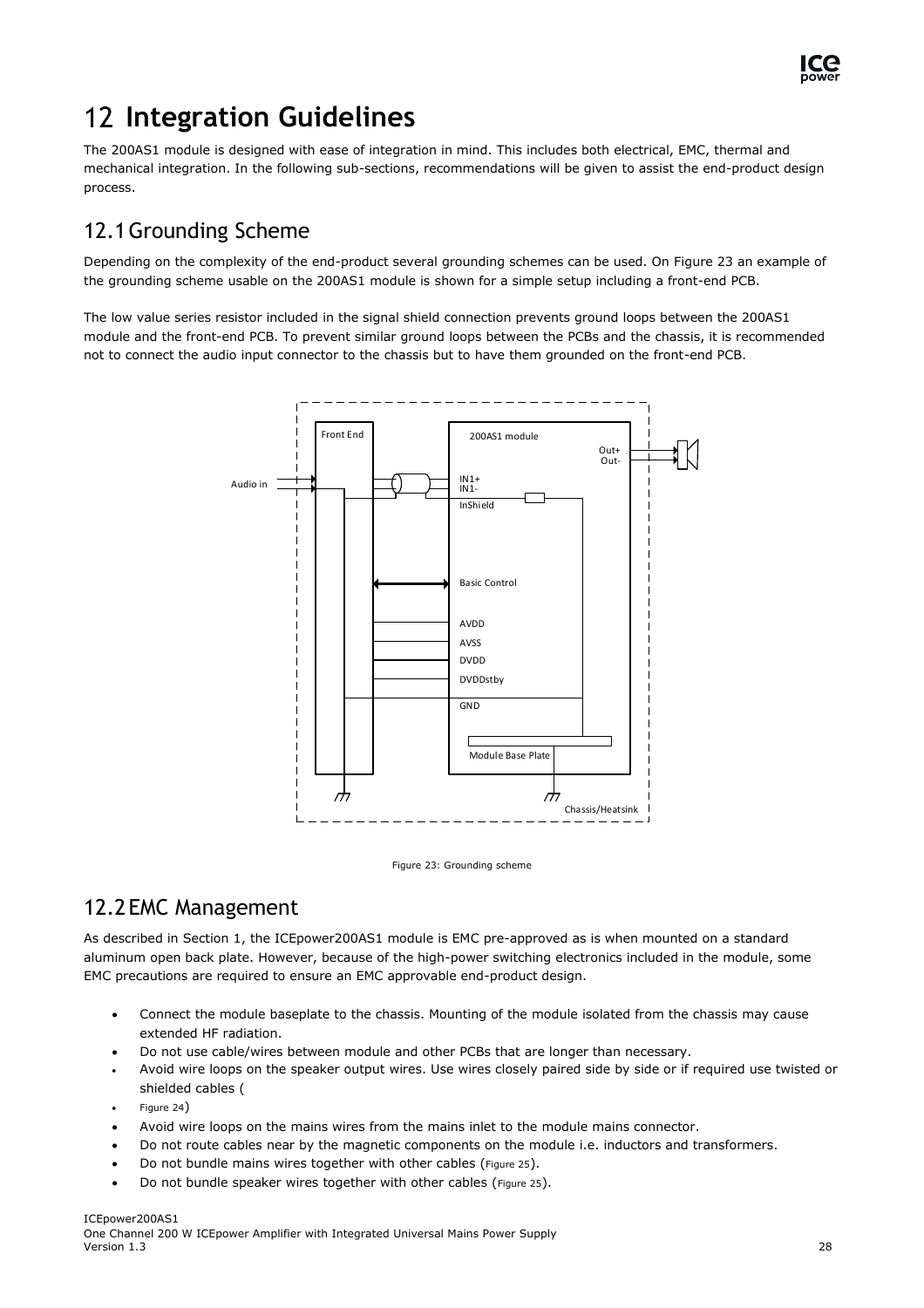<span id="page-29-1"></span>

Figure 25: Wire bundling

<span id="page-29-2"></span>Depending on the end-product application, additional EMC initiatives and filtering may be required to have the entire product EMC approved. The reason for this could be, among others, insufficient cable routing within the application or DSP/microprocessor based front-end systems.

To improve on EMC performance, it is often advisable to revisit the used grounding scheme and cable routing and add EMC filters on some or all the connector on the end-product.

#### <span id="page-29-0"></span>12.3Thermal Design

The ICEpower200AS1 module is designed with an integrated cooling system in the aluminum base plate. The module can therefore operate without any further cooling however at reduced power levels. Even though use of the module without further cooling is possible, it is recommended to add more cooling.

In most applications, the module will be additionally cooled through the metal chassis or heatsink on which it is mounted. As specified in Section [7,](#page-8-1) a 2 mm x 200 mm x 300 mm aluminum plate representing a metal chassis has been used as cooling for the power specification in this datasheet.

Besides cooling through the baseplate, it is important to ensure proper airflow around the module. In most cases, this can be achieved through passive convection, but in some cases e.g. 1U rack enclosures, forced airflow may be required depending on end-product mechanical design constraints or end-product use environment.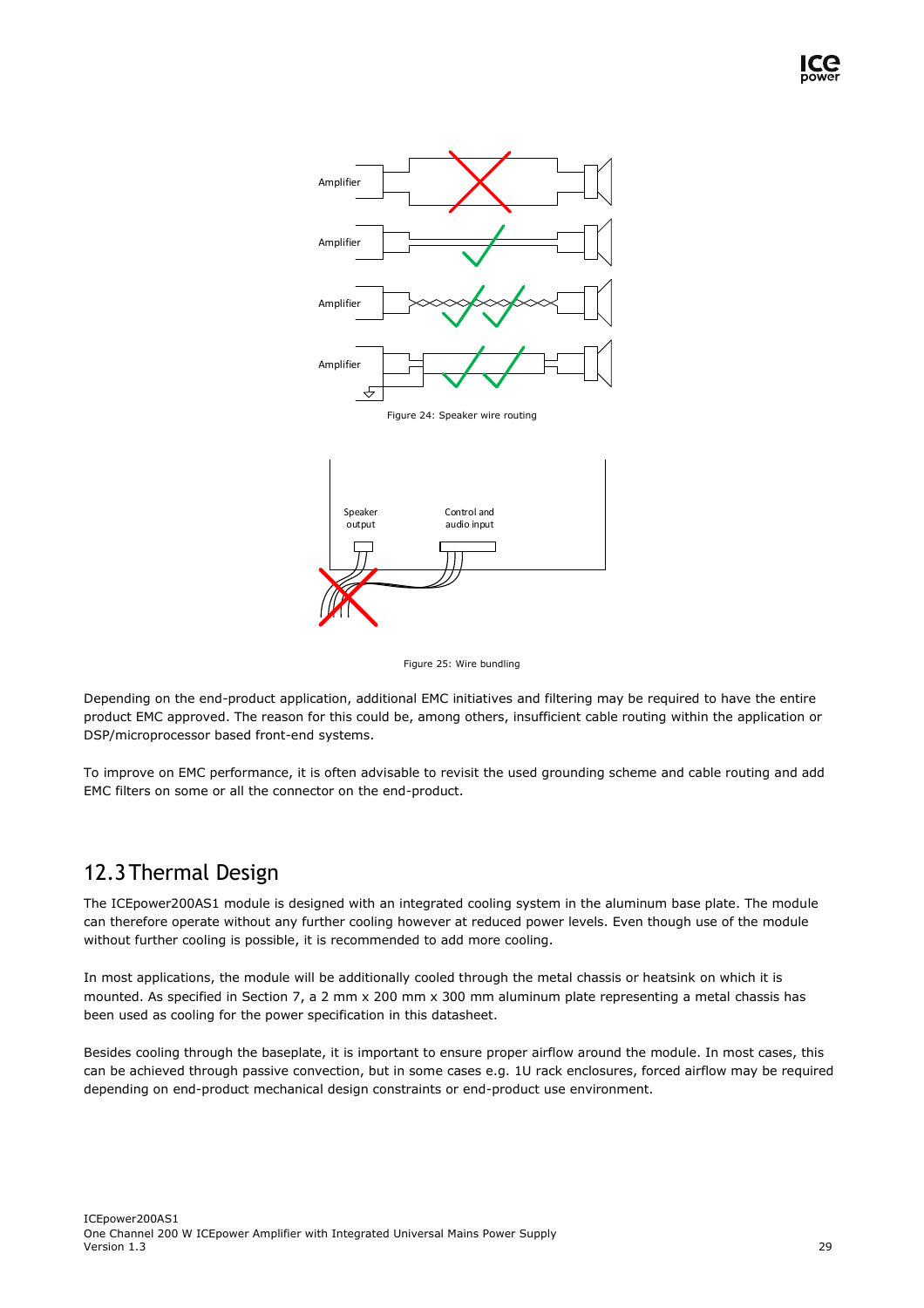

## <span id="page-30-0"></span>**Mechanical Mounting**

As described in Section 12.3, the ICEpower200AS1 module is designed for mounting in a metal chassis or on a heatsink for added cooling through the aluminum base plate. To give flexibility in the mechanical solutions in different applications, two mountings methods are possible. These are:

- Mounting from the bottom side through six pieces of M3 threaded holes.
- Mounting from the top side through six recesses along the two long sides of the module.

The six circular holes on [Figure 3](#page-12-3) indicate standoffs with internal M3 threading, used to mount the module PCB to the module base plate. These standoffs have free thread from the bottom side, which can be used for mounting the module. When choosing screws for the mounting, the depth of the threaded holes must be observed as well as the specified mounting torque, both specified in Section [8.1.](#page-12-1)

Alternatively, the module can be mounted from the top side by use of six recesses in the module PCB and base plate along the edges. Standard 3 mm or 1/8 inch non-countersunk screws are recommended.

When designing the chassis or heatsink solutions for the 200AS1 module, the metal part surface flatness must be controlled to avoid bending or flexing of the module. Additionally, uneven contact surface will result in non-optimal thermal interface.

Finally, thermal conductive compound can be used in the mechanical interface between module and chassis/heatsink if required. Please follow the instructions provide by the thermal compound manufacture as incorrect use can result in non-optimal performance.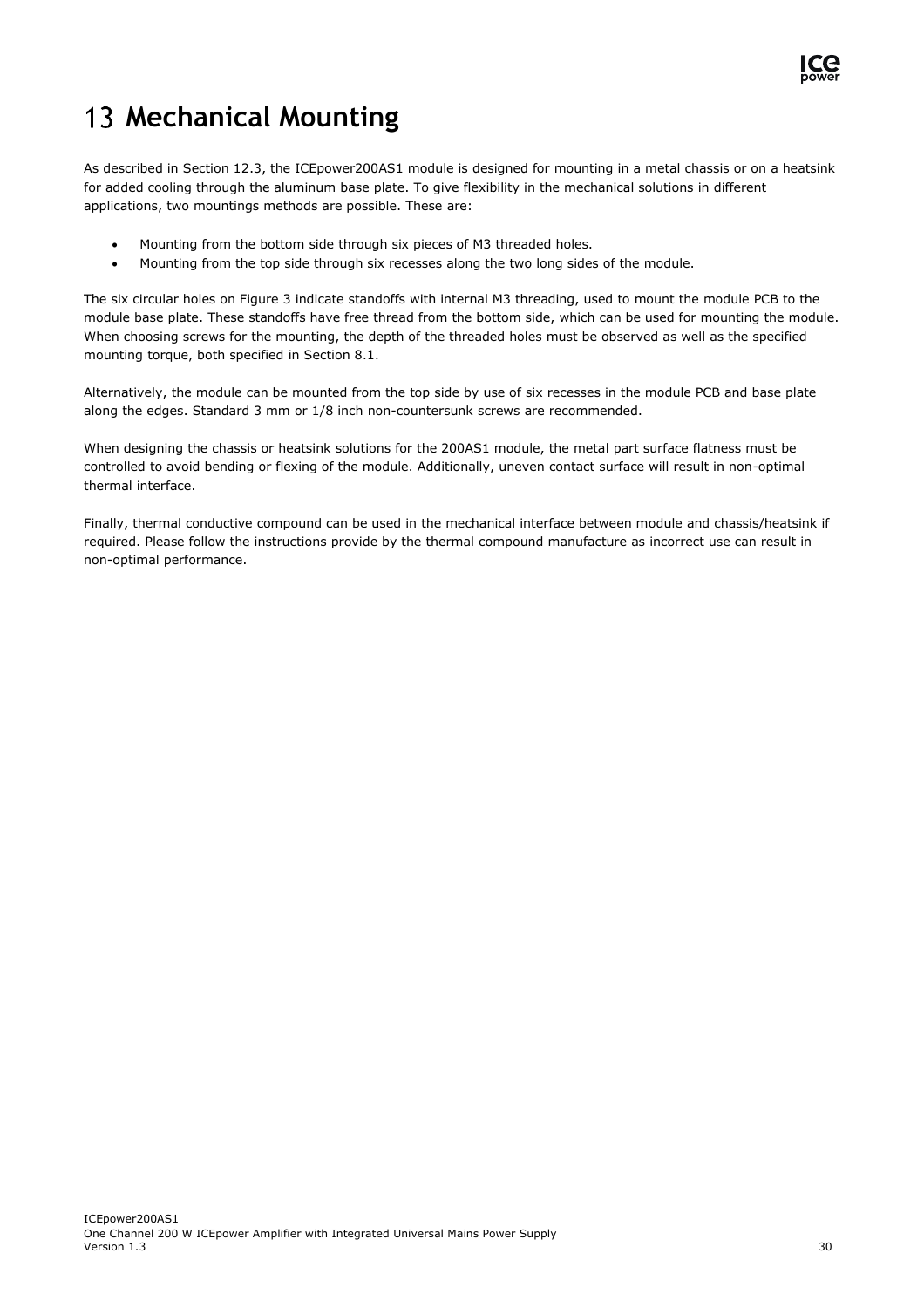### <span id="page-31-0"></span>**Safety and EMC Standards**

<span id="page-31-1"></span>The ICEpower200AS1 has been verified to conform to the following standards.

#### 14.1Safety

UL 62368:2014 (Second Edition)

IEC 60065:2014 (Eight Edition) Incl. Compliance with the National requirements of AR, AU, CA, CN, DE, DK, GB, IE, JP, KR, MY, NO, SE, SG, and US.

EN 60065: 2002/A1:2006; EN 60065:2002/A11:2008; EN 60065:2002/A2:2010; EN 60065:2002/A12:2011

CAN/CSA 60065-03 + Am1 + Am2

UL Std No. 60065-03 (2012)

#### <span id="page-31-2"></span>14.2EMC

| EN 55032: 2012<br>(CISPR 32: 2012)                                                           | Electromagnetic compatibility of multimedia equipment -<br>Emission requirements                                                       |
|----------------------------------------------------------------------------------------------|----------------------------------------------------------------------------------------------------------------------------------------|
| EN 61000-3-2: 2014<br>(IEC 61000-3-2: 2014                                                   | Harmonic current emission                                                                                                              |
| EN 61000-3-3: 2013<br>(IEC 61000-3-3: 2013)                                                  | Voltage changes, voltage fluctuations and flicker                                                                                      |
| EN55020: 2007 + A11: 2011<br>(CISPR 20: 2006)                                                | Sound and television broadcast receivers and associated<br>equipment - Immunity characteristics - Limits and<br>methods of measurement |
| EN 61000-4-2: 2009<br>(IEC 61000-4-2:2008)                                                   | Electrostatic discharge immunity test                                                                                                  |
| EN 61000-4-3: 2006 + A1: 2008 + A2: 2010<br>$(IEC 61000-4-3: 2006 + A1: 2007 + A2: 2010)$    | Radiated, radio frequency, electromagnetic field<br>immunity test                                                                      |
| EN 61000-4-4: 2004 + A1: 2010<br>(IEC 61000-4-4: 2004 + C1: 2006 + C2: 2007<br>$+$ A1: 2010) | Electrical fast transient / burst immunity test                                                                                        |
| CFR 47 Part 15 Subpart B (FCC): 2015 Class B                                                 | Telecommunication - Radio Frequency Devices -<br>Unintentional Radiation                                                               |
| CFR 47 part 15, subpart B, section 15.107                                                    | AC Line conducted emission                                                                                                             |
| CFR 47 part 15, subpart B, section 15.109(a)                                                 | Radiated emission, general requirements                                                                                                |

ICC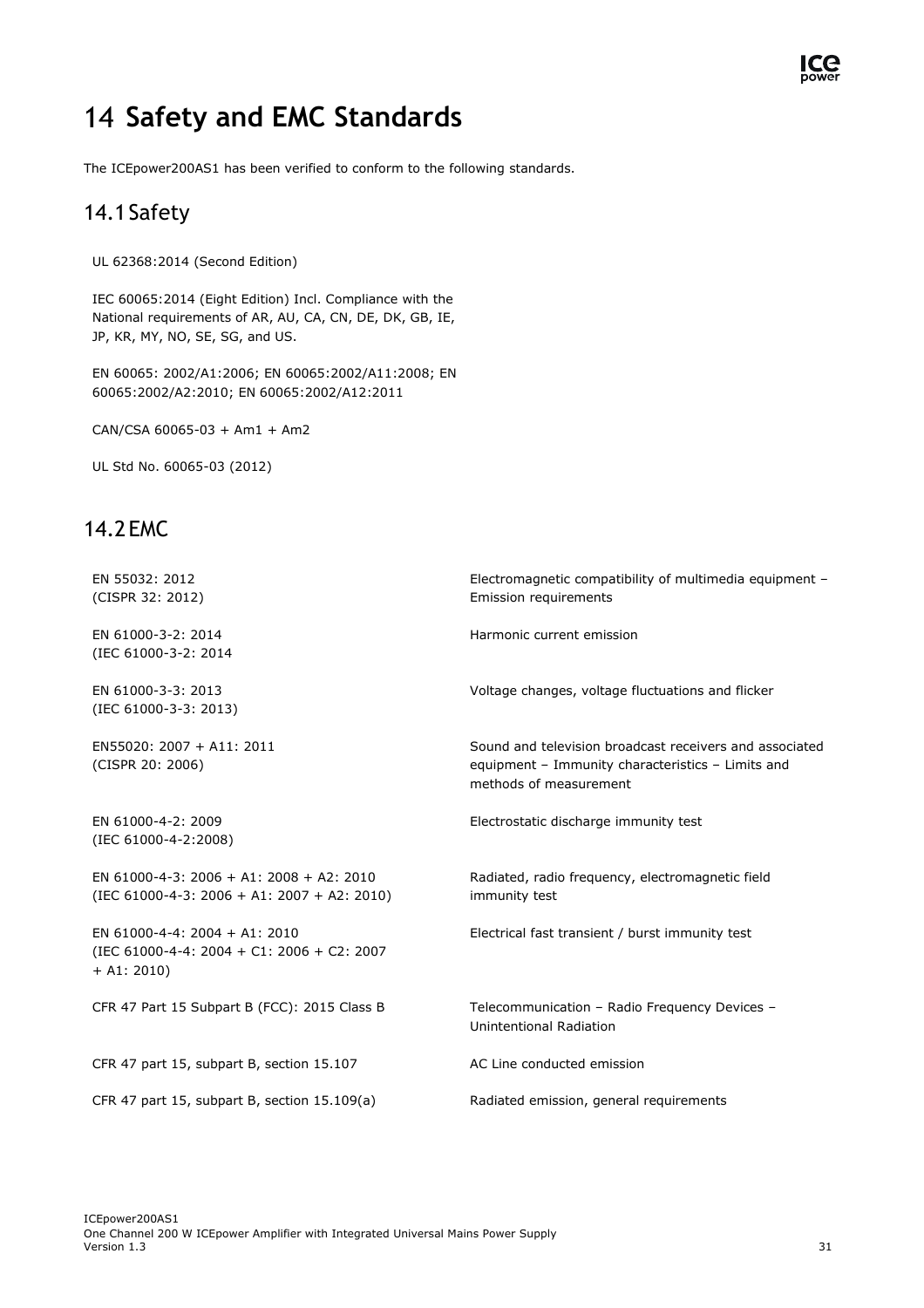

### <span id="page-32-0"></span>**15 ESD Warning**

ICEpower products are manufactured according to the following ESD precautions:

ANSI/ESD-S20.20-2007: Protection of Electrical and Electronic Parts, Assemblies and Equipment.

Further handling of the products should comply with the same standard.

The general warranty policy of ICEpower a/s does not cover ESD damaged products due to improper handling.

## <span id="page-32-1"></span>**Ordering, Packaging and Storage**

<span id="page-32-2"></span>All ICEpower modules are packaged in ESD safe bags and cardboard boxes.

#### 16.1Ordering Information

| Order Codes    | <b>Description</b>                                    | Part Number |
|----------------|-------------------------------------------------------|-------------|
| ICEpower200AS1 | One channel 200 W ICE power amplifier with integrated | 8008243     |
|                | universal mains power supply                          |             |

#### <span id="page-32-3"></span>16.2Shipping Dimensions and Weight

| D-<br>ackage | ,uantitv | $\sim$<br>1mm<br>Dimensions<br>$(w \times d)$<br>$\sim$<br>$\sim$ | [kg<br>Weight<br>Gross |
|--------------|----------|-------------------------------------------------------------------|------------------------|
| Carton       | 30       | 400<br>580<br>210<br>ᄉ                                            | 11.48                  |

#### <span id="page-32-4"></span>16.3Storage Conditions

Storage Humidity and Temperature: Please find storage humidity and temperature information in Section [0,](#page-12-4) Environmental Specifications.

#### **Stacking**

A maximum of 4 cartons must be stacked on top of each other. Pallets may not be stacked on top of each other.